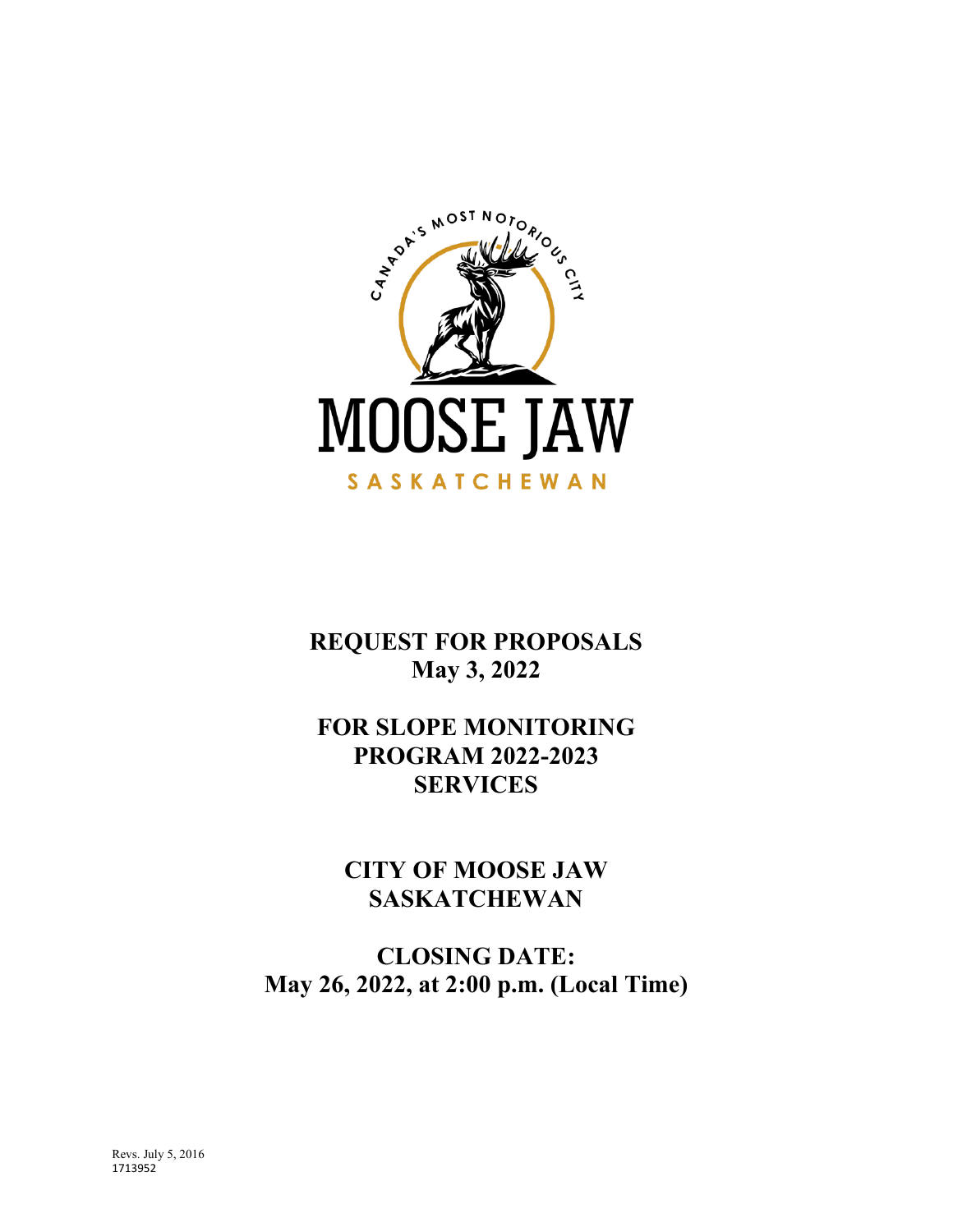# **Table of Contents**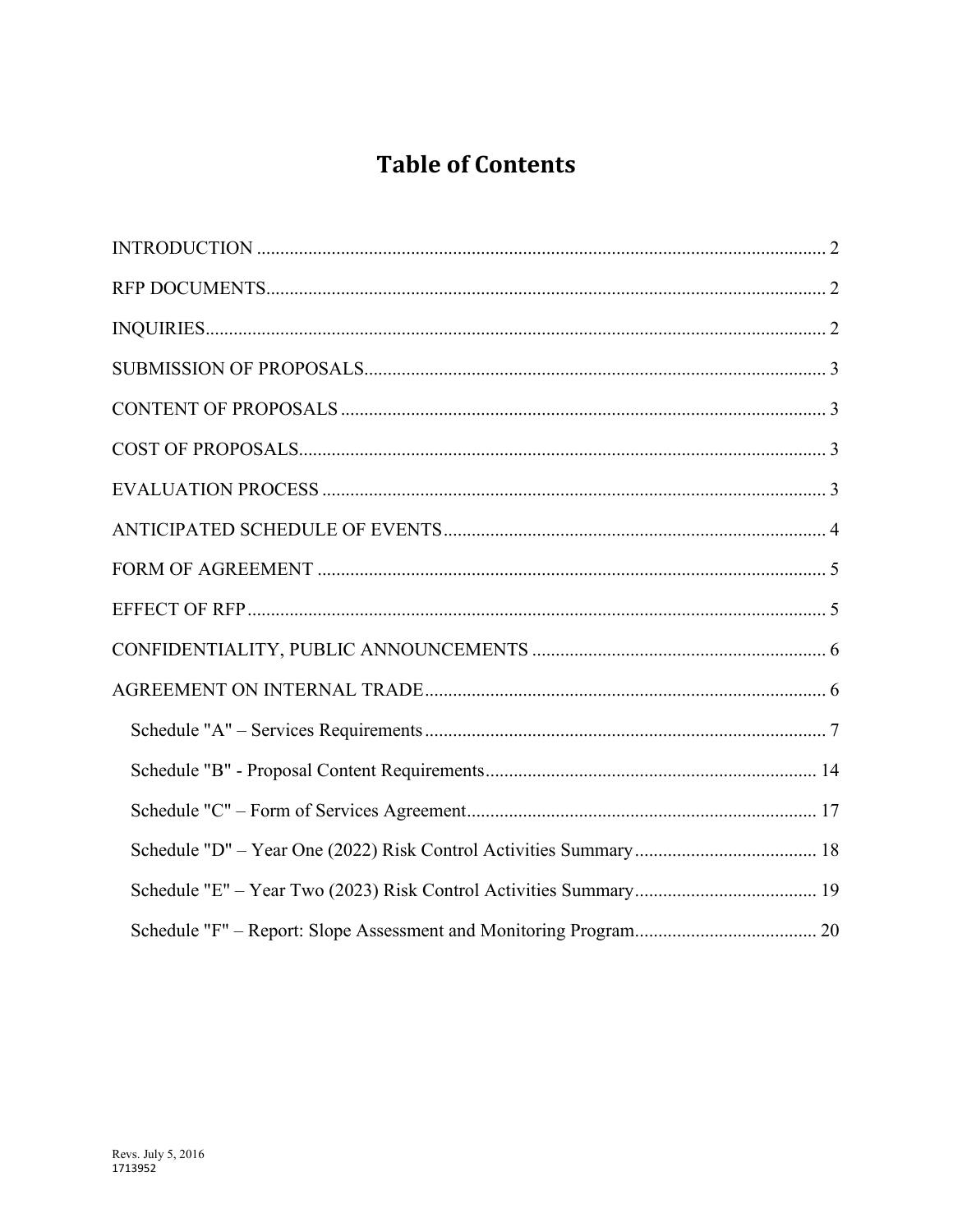### **INSTRUCTIONS TO PROPONENTS**

### <span id="page-2-0"></span>**INTRODUCTION**

- 1. The City of Moose Jaw ("Moose Jaw") is inviting proposals from qualified engineering firms to provide Project Management, Communication to the Public and Stakeholders, Performance and Reporting of Slope Monitoring Risk Control Activities along with Recommendations, Cost Estimates, and Feasibility for Remediation of High Risk and Urgent geohazard locations (the "Services").
- 2. The purpose of this Request for Proposals ("RFP") process is to select a qualified engineering firm to enter into a Services Agreement with Moose Jaw for the performance of the Services. Further details about the Services required by Moose Jaw are set out in Schedule "A" – Services Requirements.
- 3. **This RFP is not a tender and is not subject to the laws of competitive bidding. No bid contract or agreement is created by the submission of a proposal.**

### <span id="page-2-1"></span>**RFP DOCUMENTS**

4. The following documents are attached to and form part of this RFP:

Schedule "A" – Services Requirements

Schedule "B" – Proposal Content Requirements

Schedule "C" – Form of Services Agreement

Schedule "D" – Year One (2022) Risk Control Activities Summary

Schedule "E" – Year Two (2023) Risk Control Activities Summary

Schedule "F" – Report: Slope Assessment and Monitoring Program

## <span id="page-2-2"></span>**INQUIRIES**

5. Any inquiries concerning this RFP should be directed in writing to the following:

Meagan Dyck, Engineering Technologist City of Moose Jaw Phone: 306-694-4407 / 306-513-8348 E-mail: mdyck@moosejaw.ca

City of Moose Jaw 228 Main Street N, Moose Jaw, SK S6H 3J8

- 6. All inquiries should be in writing and received by Moose Jaw on or before **May 16, 2022**.
- 7. Moose Jaw may circulate its response to any inquiries to all proponents, along with the original inquiry and may post such response and original inquiry on [www.moosejaw.ca](http://www.moosejaw.ca/) and [www.sasktenders.ca](http://www.sasktenders.ca/) or may choose not to reply to any inquiry.
- 8. Proponents should refrain from contacting other employees, agents or members of Council of Moose Jaw in respect of this RFP process, including for the purposes of lobbying or attempting to influence the outcome of this RFP process. Any such contact may, in Moose Jaw's sole discretion, result in disqualification.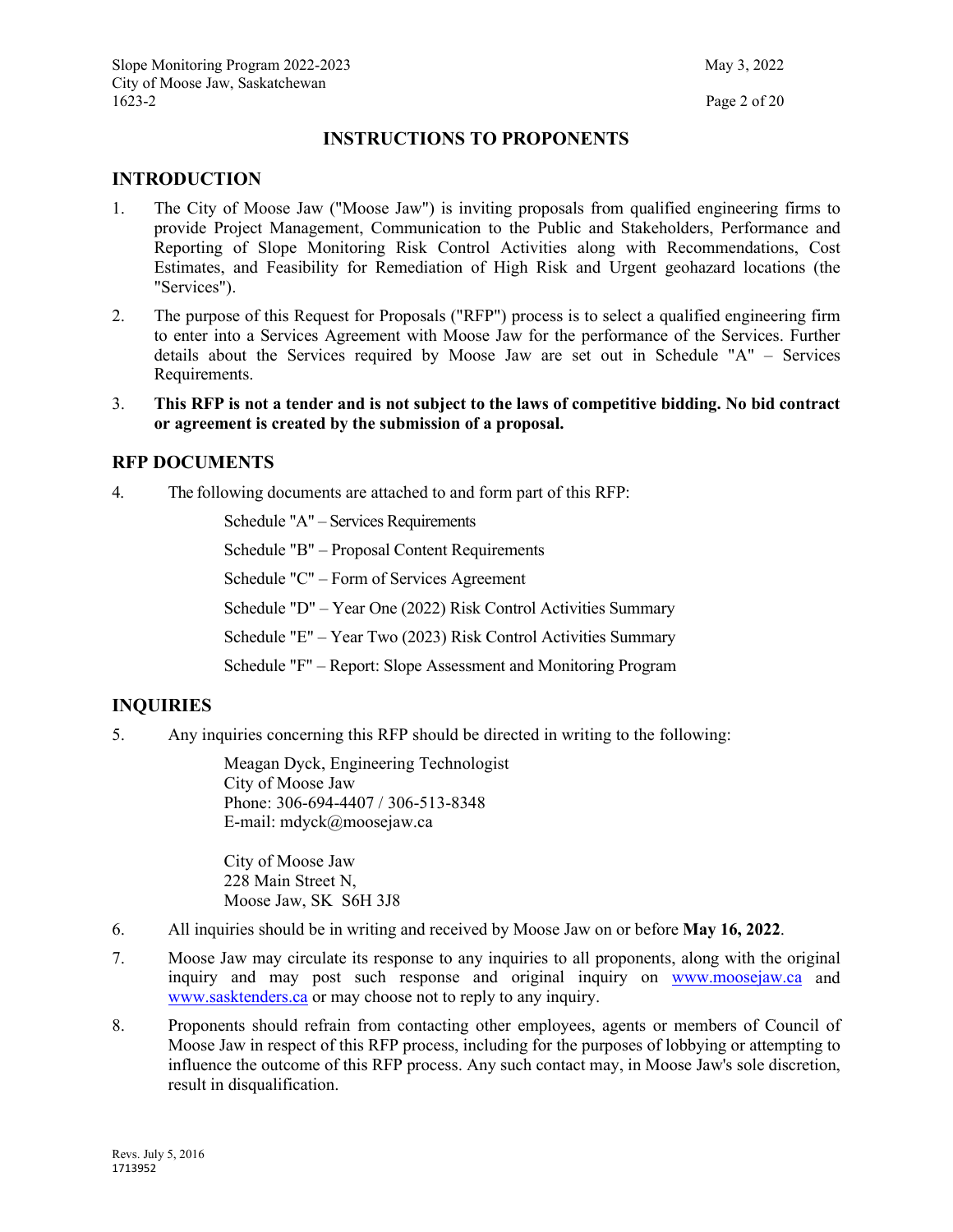### <span id="page-3-0"></span>**SUBMISSION OF PROPOSALS**

- 9. One (1) electronic copy of the proposal should be submitted by email to [engineerbids@moosejaw.ca](mailto:engineerbids@moosejaw.ca) by **2:00 p.m. Local Time on May 26, 2022** and in addition to the other requirements for submissions, meet the following conditions:
	- a) Subject Line to include: ATTN: Project Contact Name, Project Number, Project Name;
	- b) Message Body to include: Respondent Name, Company, Contact Information, Brief Description of the Project;
	- c) Submission Attachment: The submission must be in .pdf format with the Project Number and Proponent's name in the file name;
	- d) The email must be smaller than 50 MB;
	- e) And if multiple emails are required to transfer the submission, the first email must contain clear instructions on how the additional files integrate into one (1) document.

Submissions will be date and time stamped based on the date and time shown when the email is received. If multiple emails are required, the time of the final email will be used.

#### **Facsimile submissions will not be accepted.**

- 10. If you require additional time to submit your proposal, you should contact Meagan Dyck by e-mail to [mdyck@moosejaw.ca.](mailto:mdyck@moosejaw.ca) Moose Jaw may, in its sole discretion, allow additional time for proponents to submit a proposal.
- 11. Proposals and accompanying documentation provided to Moose Jaw in response to this RFP will not be returned.

#### <span id="page-3-1"></span>**CONTENT OF PROPOSALS**

- 12. Proposals should address the items set out in Schedule "B" Proposal Content Requirements.
- 13. Proponents may provide additional information beyond that requested in the RFP for Moose Jaw's consideration. Any such additional information may be considered by Moose Jaw in its sole discretion.
- 14. Proponents may be asked to submit additional information pertaining to their past experience, qualifications and such other information that Moose Jaw might reasonably require.

#### <span id="page-3-2"></span>**COST OF PROPOSALS**

- 15. Moose Jaw is not responsible for any costs incurred by proponents in preparing their proposals, attending any meetings or interviews with Moose Jaw, making any presentations to Moose Jaw in connection with their proposals, or otherwise incurred in connection with this RFP process.
- 16. This RFP does not create any legal obligations between Moose Jaw and any proponent.

### <span id="page-3-3"></span>**EVALUATION PROCESS**

- 17. Proposals will be opened and evaluated privately.
- 18. In assessing proposals, Moose Jaw will take into consideration the following evaluation criteria:
	- a) qualifications and experience of the proponent and its lead personnel in the service areas being offered;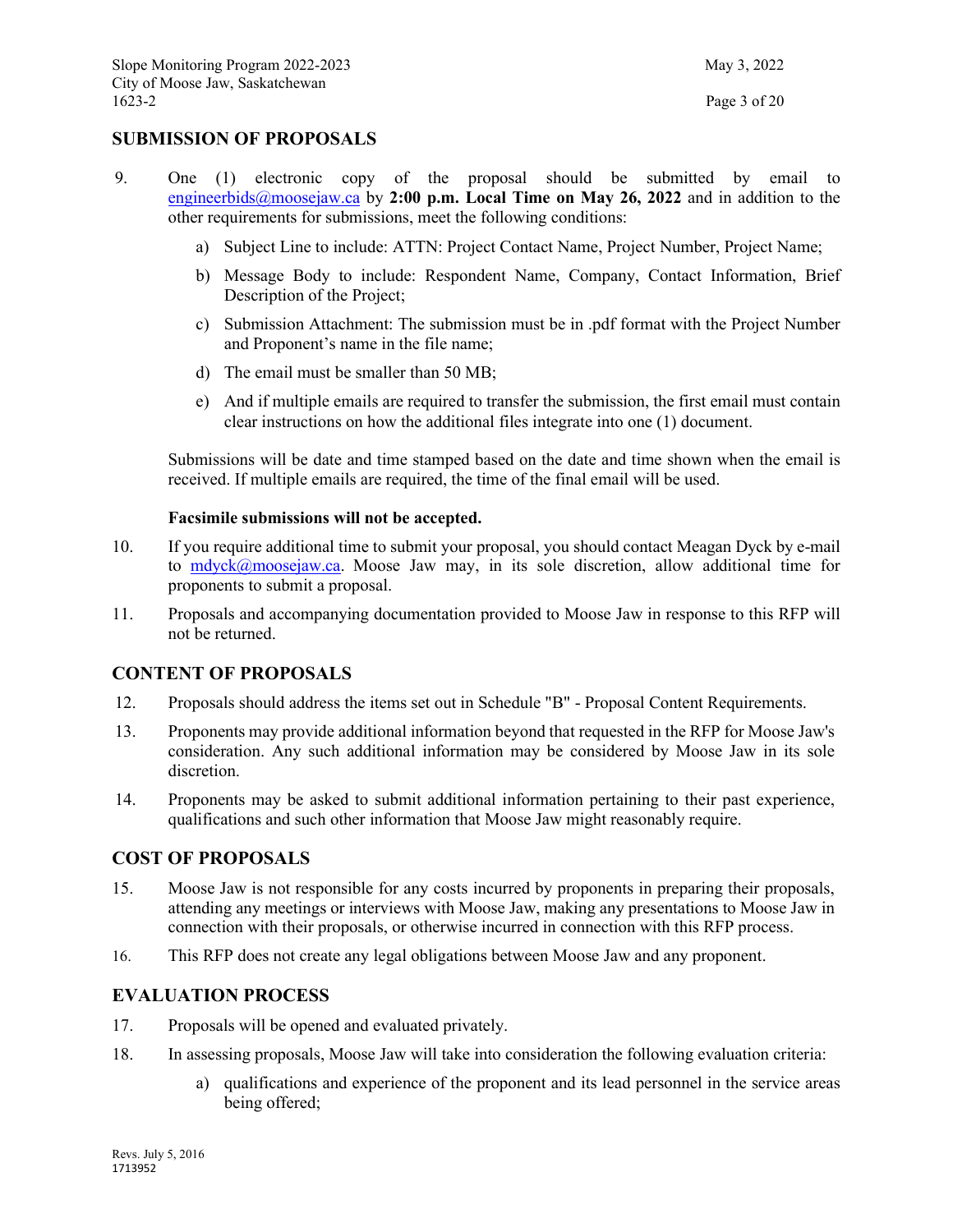- b) qualifications and experience of any subconsultants and their lead personnel;
- c) the capacity of the proponent to provide and successfully complete the services required by Moose Jaw as well as any optional services offered by the Proponent, in a timely, safe, efficient and quality manner;
- d) proponent's overall fee proposal, including any reimbursable expenses;
- e) terms of the Services Agreement that the proponent is prepared to accept;
- f) the completeness of a proponent's proposal; and
- g) such other criteria as Moose Jaw considers relevant.
- 19. Moose Jaw has not predetermined the relative importance of the above evaluation criteria. Moose Jaw expects to select the proponent that provides the best overall value, as determined by Moose Jaw in its sole discretion, having regard to the evaluation criteria referred to above.
- 20. Proposals will be evaluated on the basis of the information provided in response to these Instructions to Proponents. In addition, in assessing the proponent's qualifications, experience and capacity, Moose Jaw may also consider the following:
	- a) clarifications and/or additional information that may be supplied pursuant to requests from Moose Jaw;
	- b) interviews and/or reference checks that may be conducted at Moose Jaw's discretion;
	- c) previous experience of Moose Jaw in working with the proponent; and
	- d) information received from any source that Moose Jaw considers reliable.
- 21. Moose Jaw may, in its sole discretion, request clarification from a proponent during the evaluation process.
- 22. Proponents are advised that the evaluation process is subjective in nature and Moose Jaw's intention is to consider, in its sole discretion, each proposal on its merits, without regard to the rules or principles of competitive bidding, including without regard to whether a proposal is compliant with this RFP.
- 23. Moose Jaw may short-list proponents and conduct interviews with short-listed proponents at its sole discretion. Furthermore, Moose Jaw may negotiate any and all aspects of a proposal, including but not limited to the fee proposal, and the Services Agreement terms.
- 24. An invitation to interview or to negotiate does not obligate Moose Jaw to conclude the Services Agreement with that proponent. Moose Jaw may interview or may negotiate any aspect of any proposal with one or more proponents at any time.
- 25. Moose Jaw will notify all unsuccessful proponents after entering into a definitive agreement with the successful proponent. Unsuccessful proponents may request a debriefing interview to obtain feedback on their proposal, within three (3) weeks after receiving a notification letter.

## <span id="page-4-0"></span>**ANTICIPATED SCHEDULE OF EVENTS**

26. The following is the anticipated schedule of events related to this RFP. These dates are provided as target dates only and may be changed at any time by Moose Jaw in its sole discretion:

| a) RFP Released             | May 3, 2022         |
|-----------------------------|---------------------|
| b) Inquiries respecting RFP | <b>May 16, 2022</b> |
| c) Closing Date             | May 26, 2022        |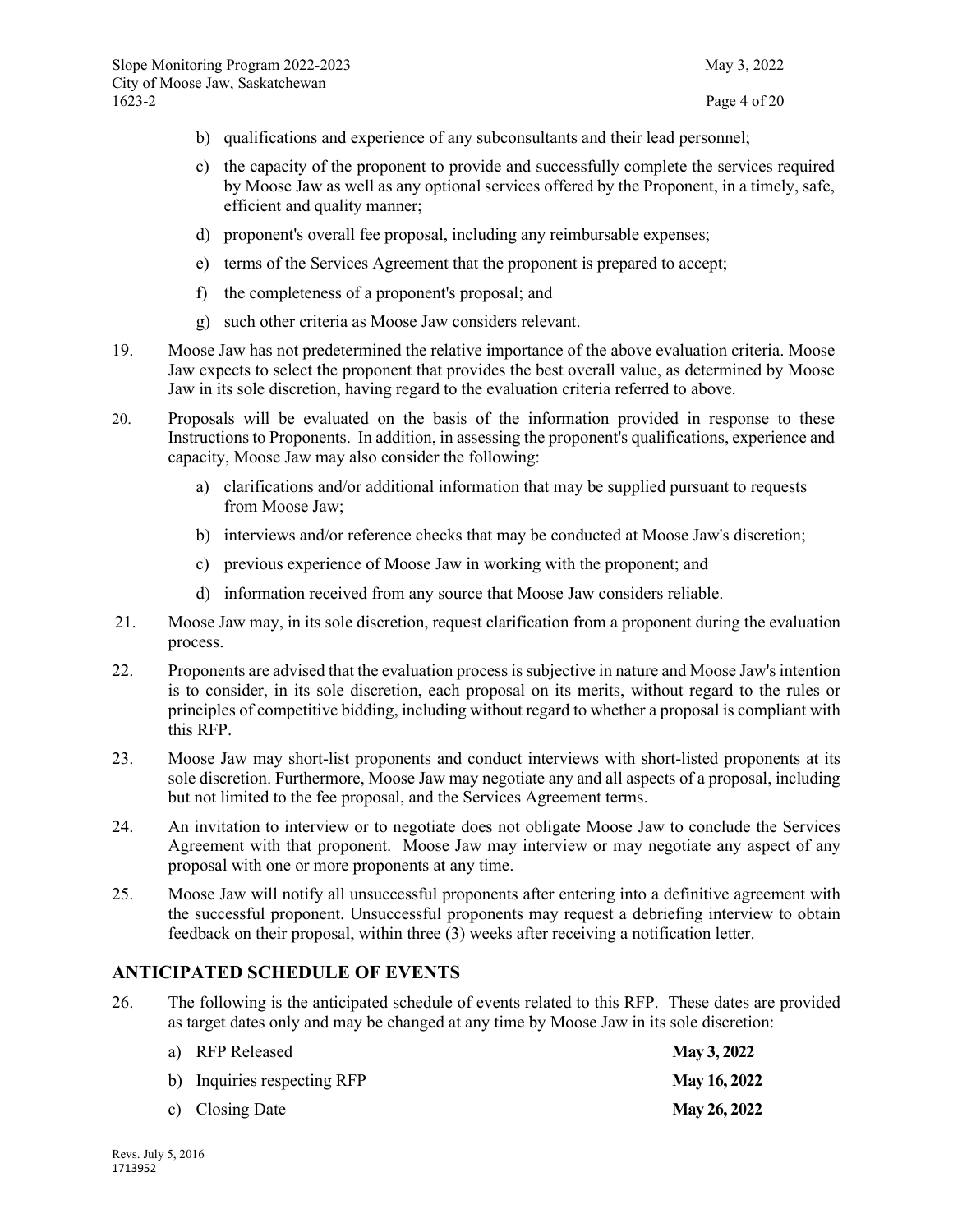Slope Monitoring Program 2022-2023 May 3, 2022 City of Moose Jaw, Saskatchewan 1623-2 Page 5 of 20

- d) Interviews with Proponents (if necessary) **Week of June 6, 2022**
- e) Tentative Evaluation **approx. 3** weeks
- f) Tentative Services Agreement Execution **Week of June 20, 2022**

### <span id="page-5-0"></span>**FORM OF AGREEMENT**

27. Any successful proponent(s) will be expected to enter into a Services Agreement for professional or consulting services based on the form of agreement attached at Schedule "C" (the "Services Agreement"), with such modifications as agreed to by Moose Jaw and a chosen proponent.

### <span id="page-5-1"></span>**EFFECT OF RFP**

- 28. This RFP is not intended to be a tender or otherwise subject to the laws applicable to competitive bidding. Until such time as Moose Jaw signs a definitive Services Agreement with a proponent, Moose Jaw does not intend to create a contractual relationship including a bid contract (either express or implied) with any proponent submitting a response to this RFP.
- 29. Submission of a proposal does not obligate Moose Jaw to accept any proposal or to proceed further with any of the Services. Consideration of any proposal shall be in Moose Jaw's sole discretion.
- 30. Proposals may be withdrawn or amended by proponents at any time by written notice to Moose Jaw prior to Moose Jaw and a proponent signing a formal contract.
- 31. Proponents are advised that Moose Jaw is intending to conduct a flexible procurement process, not subject to the law of competitive bidding, and that Moose Jaw may, in its sole discretion, at any time and for any reason:
	- a) reject any and all proposals (including, for greater certainty, the lowest cost proposal);
	- b) modify or vary any aspect of this RFP at any time before or after the time for submission of proposals;
	- c) extend the deadline for submission of proposals at any time before or after the time for submission of proposals;
	- d) accept any non-compliant, conditional or irregular proposal or any alternate proposal, in whole or in part;
	- e) discuss the terms of a proposal submitted by a proponent with that proponent at any time, on a confidential basis, for the purposes of clarification and/or negotiation of that proposal;
	- f) allow any proponent submitting a proposal to modify or vary any aspect of its proposal at any time;
	- g) verify or seek clarification of any and all information provided pursuant to this RFP and provide proponents with an opportunity to correct any defects, informalities or irregularities in their proposal;
	- h) negotiate any and all aspects of any proposal and the provisions of the Services Agreement (including, without limitation, those provisions relating to fees and/or any scope of services) with any one or more proponents at any time in its sole discretion, whether before, during or after the selection and evaluation process; and
	- i) cancel this RFP at any time for any reason and thereafter proceed in any manner it sees fit, in its sole discretion, including:

following the Closing Date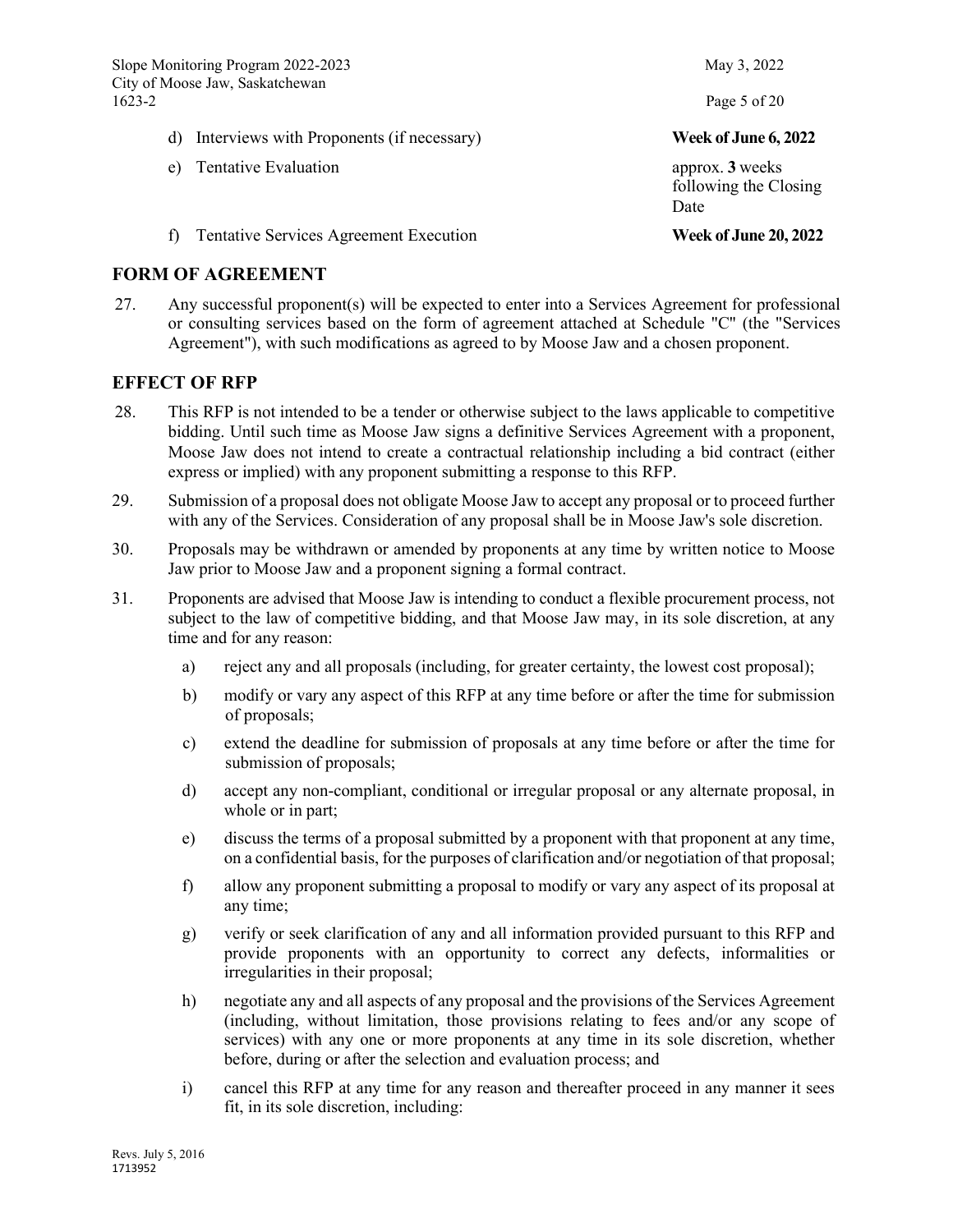- i. issuing a new request for proposals or other procurement document based on the same or changed scope of services or other requirements;
- ii. entering into sole source negotiations with any one or more of the proponents or any other person; or
- iii. cancelling the procurement in its entirety.

## <span id="page-6-0"></span>**CONFIDENTIALITY, PUBLIC ANNOUNCEMENTS**

- 32. Proponents are expected to keep confidential all documents, data, information and other materials of Moose Jaw which are provided to or obtained or accessed by a proponent in relation to this RFP, other than documents which Moose Jaw places in the public domain. Proponents are expected not to make any public announcements or news releases regarding this RFP or the entering into a Services Agreement pursuant to this RFP, without the prior written approval of Moose Jaw.
- 33. Proponents are advised that as a city, Moose Jaw is subject to the provisions of *The Local Authority Freedom of Information and Protection of Privacy Act* (Saskatchewan), which provides a right of access to information in records under the control of a municipality. Proponents are advised that Moose Jaw may be required to disclose the RFP documents and a part or parts of any proposal in response to this RFP pursuant to *The Local Authority Freedom of Information and Protection of Privacy Act* (Saskatchewan).
- 34. Proponents are also advised that *The Local Authority Freedom of Information and Protection of Privacy Act* (Saskatchewan) does provide protection for confidential and proprietary business information; however, proponents are strongly advised to consult their own legal advisors as to the appropriate way in which confidential or proprietary business information should be marked as such in their proposal in response to this RFP. **Proponents should identify any information in their proposals that they consider to be confidential or proprietary business information.**

### <span id="page-6-1"></span>**AGREEMENT ON INTERNAL TRADE**

35. This procurement is subject to the Canadian Free Trade Agreement.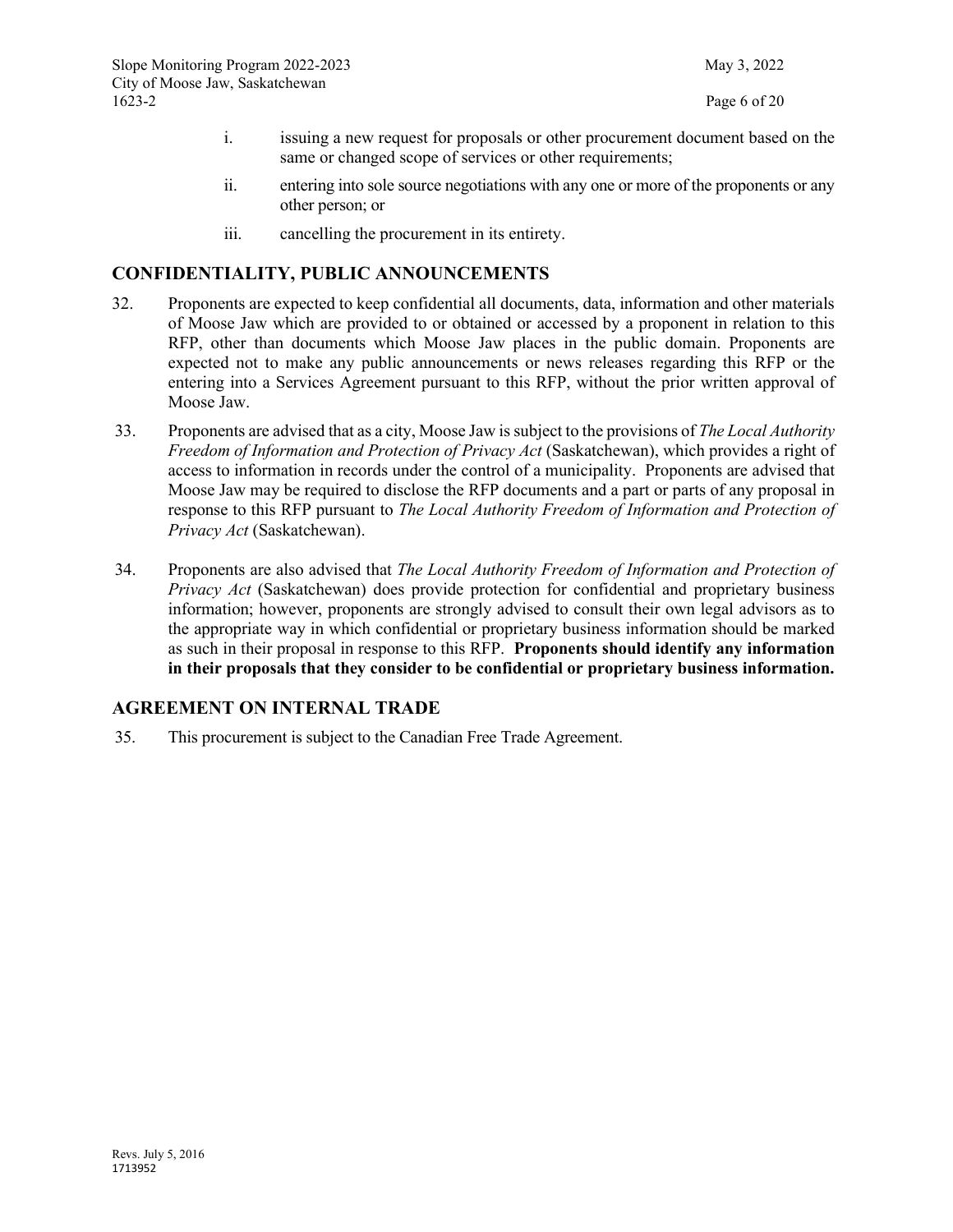## **Schedule "A" – Services Requirements**

### <span id="page-7-0"></span>**1.0 Background and Description of the Project**

The City of Moose Jaw is located at the confluence of three watersheds: Thunder Creek, Spring Creek, and the Moose Jaw River. The most recent known slope assessment was performed in 2001 which consisted of constructing a Geographic Information System (GIS) base map and Microsoft Access database, data review, risk ranking/hazard and consequence assessment, assessment, and development of a slope monitoring plan included in a report.

In 2021, the City of Moose Jaw retained Vertex Professional Services Inc. to deliver a Slope Monitoring Program Report based on the performance of a slope assessment, both desktop and physical assessments, identification, and prioritization of urgent issues and to recommend a slope monitoring program. The Slope Monitoring Program can be found in Schedule "F" – Slope Assessment and Monitoring Program within the City of Moose Jaw, Saskatchewan of this RFP.

The recommendations for the Slope Monitoring Program have a variety of Risk Control Activities (RCA) based on the risk level of each geohazard. The frequency of each RCA varies from twice per year, once per year, and every other year depending on the activity and risk level of the geohazard. A detailed table (Table A-1) of the identified geohazards can be found in Appendix A of Schedule "F" of this RFP.

The City is seeking qualified engineering consulting firms to implement the Slope Monitoring Program on a two-year term which is further defined in the appended Schedules to this RFP and the sections below.

#### **2.0 Scope of the Services**

The provision of engineering services for the Project shall include, but is not limited to, the following: a. Year One (2022)

- i. Project Management during the entirety of the project.
- ii. Communication to the public and stakeholders in relation to the Scope of Services.
- iii. Detailed Site Investigations including drilling and instrument installation.
- iv. Site Monitoring including installation and reading of Survey Monuments.
- v. Site Monitoring including Aerial Imagery Review and updating.
- vi. Site Inspections on Foot.
- vii. Reporting of all findings, observations, and updates to all identified geohazards along with Recommendations for Remediation and Cost Estimates for High Risk (High-Priority) locations and Urgent locations, if found.
- b. Year Two (2023)
	- i. Project Management during the entirety of the project.
	- ii. Communication to the public and stakeholders in relation to the Scope of Services.
	- iii. Site Monitoring including reading of instrumentation.
	- iv. Site Monitoring including reading of Survey Monuments.
	- v. Site Monitoring including Aerial Imagery Review and updating.
	- vi. Site Inspections on Foot.
	- vii. Reporting of all findings, observations, and updates to all identified geohazards along with Recommendations for Remediation and Cost Estimates for Urgent locations, if found.

Specific minimum requirements and responsibilities of the Proponent is summarized in the next sections. The Proponent is encouraged to include additional duties that they may feel are necessary to provide the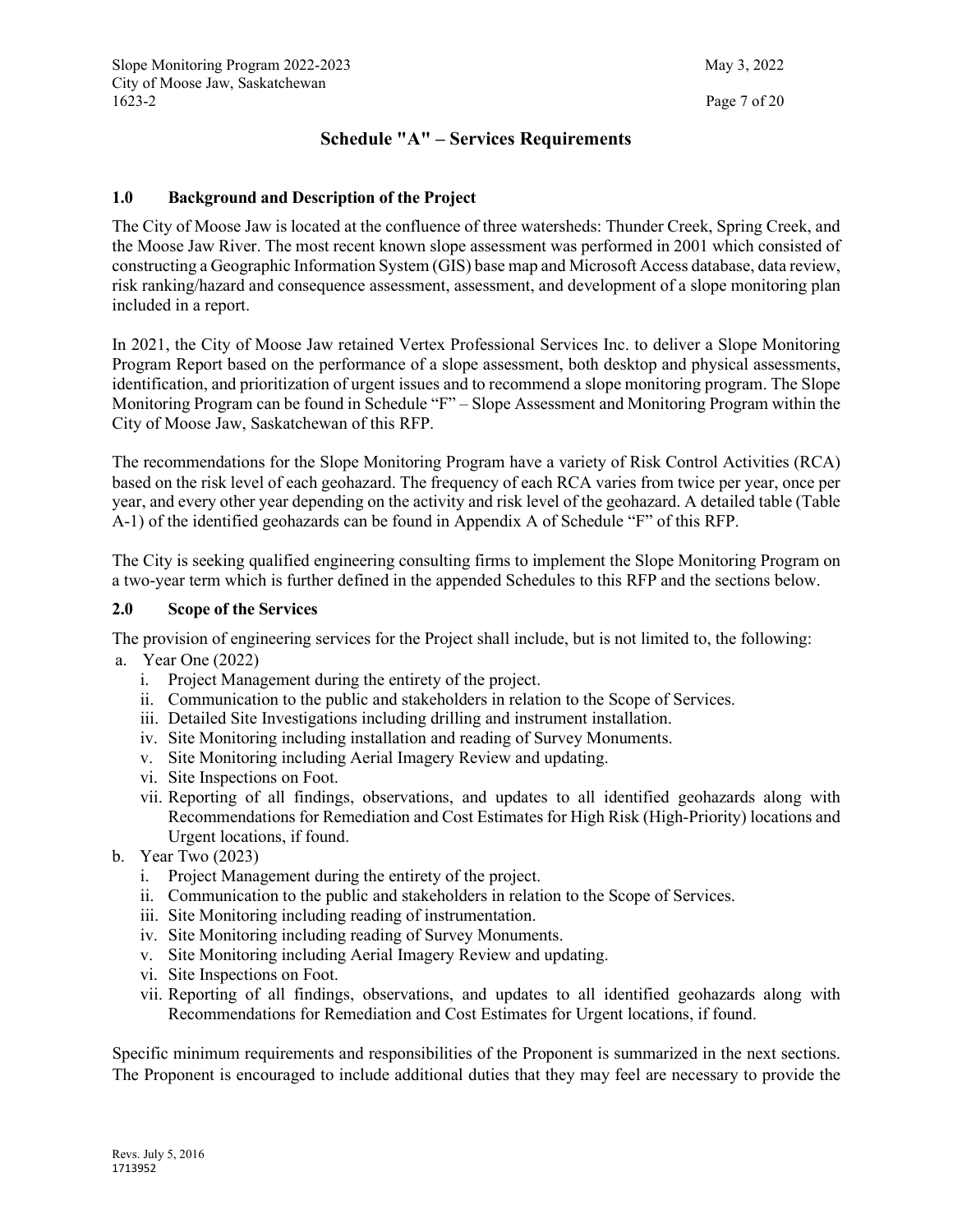City with adequate professional services for this project. The Proponent will supply all expertise, supervision, labour, materials, equipment, and incidentals to complete the Project.

#### **2.1 Project Management**

The Proponent shall provide Project Management through the entirety of the project which includes, but is not limited to, the following:

- a. Provision of overall Project Management services including direction and coordination of all aspects of work throughout the overall course of the Project.
- b. The ability to observe accepted Project Management processes and demonstrate the utilization of a professional designation such as PMP or other industry accepted professional project management certification of their project manager.
- c. Ability to implement project controls including, cost, schedule, scope, quality control, risk management, change management and client reporting procedures.
- d. Provide estimated budgets of labour hours to complete activities and milestones and report on actual results against the proposed Work Breakdown Structure (WBS) provided as per Schedule "B" Section 9.
- e. Provide project-related information as it relates to key stakeholders, the public in adjacent neighbourhoods, local school boards, park users, emergency services, City Council and Administration.
- f. Schedule and conduct regular Project Meetings, providing status reports related to project controls, submission reviews, and seek City input at key stages of the Project. Project Meetings will be held utilizing Microsoft Teams with the Meeting Agenda distributed to invitees at minimum one day in advance and Meeting Minutes distributed within five days following the meeting. Requirements for Meetings at different stages of the Project are further defined below:
	- i. Project Kick-Off
		- To be scheduled once Project is awarded.
	- ii. Project Meetings
		- Frequency will be at a minimum of bi-weekly regularly scheduled meetings.
		- Additional in-person meetings at City Hall may be required for major milestones.

### **2.2 Communication**

The Proponent shall provide the City with the necessary communication associated with the Scope of Services, which includes, but is not limited to, the following:

#### **.1 Stakeholders**

The Proponent shall identify, liaise, and assist the City in Communication with all Stakeholders, and utilities regarding the scope of work. This communication will include coordination and completion of applicable permitting and application requirements. Potential identified Stakeholders include, but are not limited to, the following:

- a. Utility Locates, including:
	- i. Sask 1st Call
	- ii. Shaw Cable
	- iii. City of Moose Jaw Utilities
	- iv. Any other private utilities not covered by the above.
- b. City of Moose Jaw
	- i. City Council
	- ii. City Administration
	- iii. Department of Communications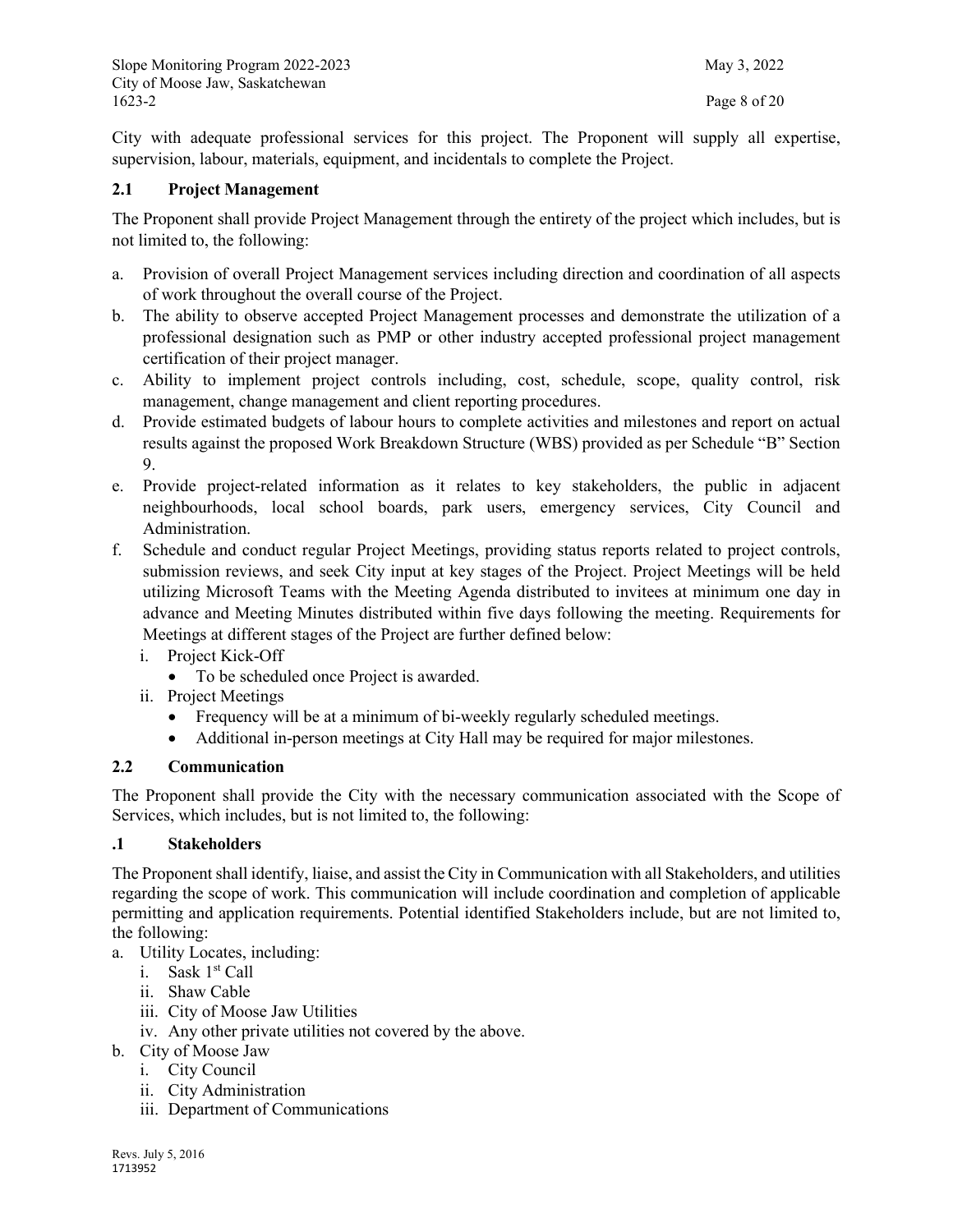- iv. Public Works and Utilities
- v. Parks and Recreation
- c. Wakamow Valley Authority
- d. Canadian Pacific Railway (CPR) Company
- e. Canadian National (CN) Railway Company
- f. Governing Agencies, including:
	- i. Saskatchewan Ministry of Environment
	- ii. Saskatchewan Watershed Authority (SaskWater)
	- iii. Water Security Agency (WSA)
	- iv. Transport Canada
	- v. Department of Fisheries and Oceans (DFO)

### **.2 Public Service Announcement (PSA)**

The Proponent shall assist the City of Moose Jaw to draft and release PSA(s) regarding the scope of work, schedule, and location for specific work activities to take place. PSA(s) shall be finalized for release at a minimum of seven days in advance.

#### **.3 Resident Notification**

The Proponent shall provide all affected residents physical notification by means of doorknockers or hand delivered letters regarding the scope of work, schedule, and location for specific work activities to take place. Resident Notification shall be given at a minimum of seven days in advance.

### **2.3 Risk Control Activities for Year One (2022)**

The Proponent shall perform the Risk Control Activities summarized in the table below, which are further defined in the appended Schedules and below sections:

|                                                                           |                   |                                       |                                                        | <b>2022 Risk Control Activities</b>             |                                                      |                             |
|---------------------------------------------------------------------------|-------------------|---------------------------------------|--------------------------------------------------------|-------------------------------------------------|------------------------------------------------------|-----------------------------|
| <b>Total</b><br><b>Number</b><br>of Sites                                 | <b>Risk Level</b> | Investigation<br><b>Detailed Site</b> | Investigation with<br>Instrumentation<br>Detailed Site | Site Monitoring with<br><b>Survey Monuments</b> | Aerial Imagery Review<br><b>Site Monitoring with</b> | Site Inspections<br>on Foot |
| High (High<br>$\overline{4}$<br>Priority)<br>High (Non-<br>8<br>Priority) |                   | 1                                     | 3                                                      | 3                                               |                                                      |                             |
|                                                                           |                   |                                       |                                                        | 8                                               |                                                      |                             |
| 12                                                                        | Medium            |                                       |                                                        | $\overline{4}$                                  | $\overline{4}$                                       | $\overline{4}$              |
| 23                                                                        | Low               |                                       |                                                        |                                                 |                                                      | $\overline{2}$              |
| 1                                                                         | Very Low          |                                       |                                                        |                                                 |                                                      | 1                           |
|                                                                           | <b>TOTAL:</b>     | 1                                     | 3                                                      | 15                                              | 4                                                    | 7                           |

#### **.1 Detailed Site Investigations with Instrumentation**

High Risk (High Priority) sites will require a Detailed Site Investigation which assesses site conditions, engineering soil properties, determination of slope failure mechanism, and evaluation of potential mitigation measures along with feasibility of such.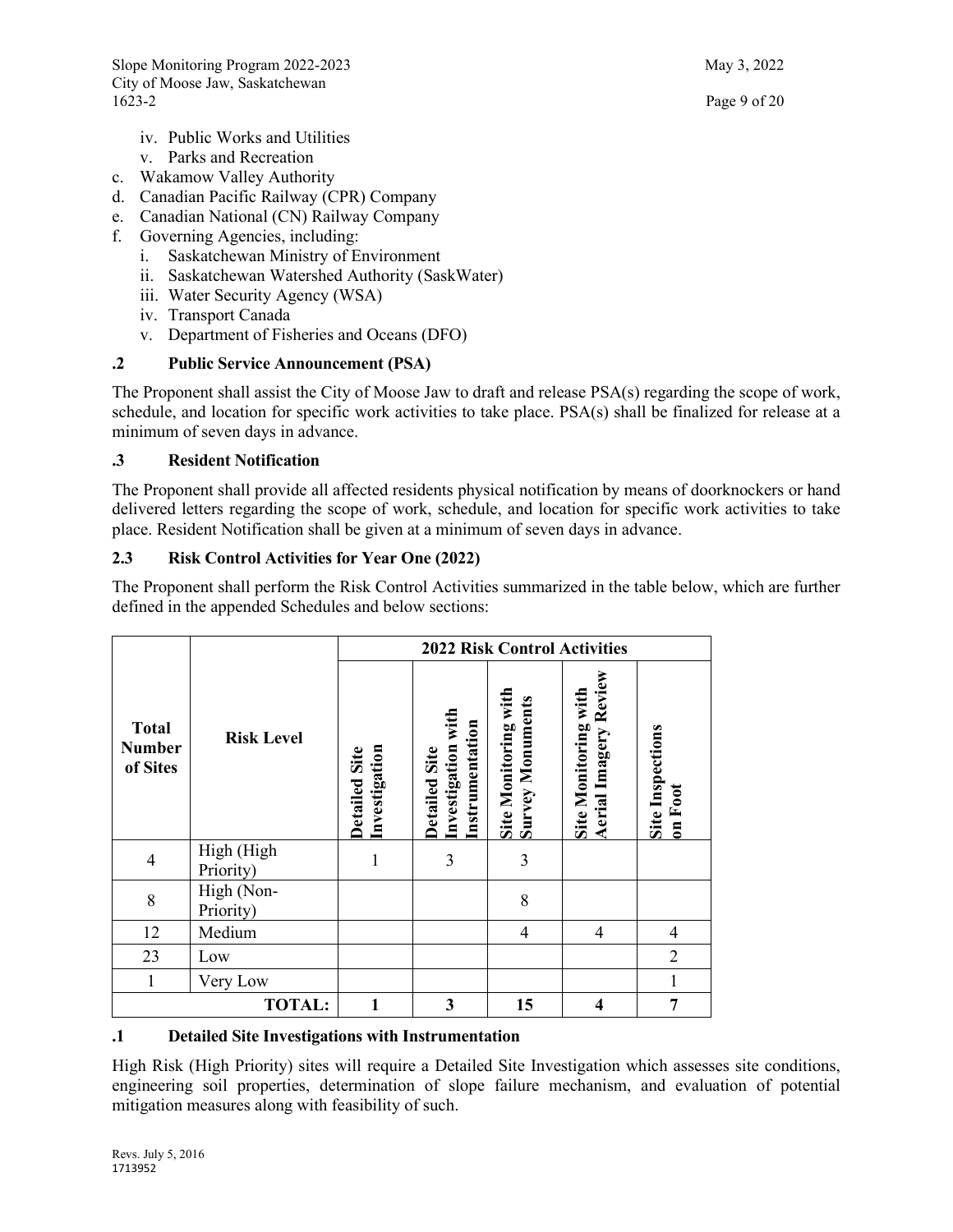Detailed Site Investigations with Instrumentation shall be performed at four locations and shall include, but are not limited to, the following:

- a. Performance of all applicable Communication requirements summarized in Section 2.2 of this RFP.
- b. Drilling Program
	- i. Evaluation of subsurface soils and groundwater conditions.
	- ii. Evaluation of the full extent of the failure surface, which includes, but is not limited to the following:
		- A minimum of two boreholes per site are required unless site conditions do not allow. The Proponent shall include pricing for the appropriate number of boreholes with associated cost savings should site conditions not be ideal for borehole drilling.
		- Drilled to a minimum depth equal to the slope height, or intersection of the lower till/bedrock interface (up to 30 m in depth).
- c. Instrumentation shall be installed at three of the four locations and includes the following:
	- i. Installation of slope inclinometers to monitor slope movement.
		- Two readings taken; one taken after installation, and one taken during the fall.
	- ii. Installation of Vibrating Wire Piezometer to monitor pore water pressure response time.
		- Two readings taken; one taken after installation, and one taken during the fall.

### **.2 Site Monitoring with Survey Monuments**

Eleven High Risk locations and four Medium Risk locations will require Site Monitoring with Survey Monuments. The Proponent shall propose and perform the method to monitor lateral bank erosion and progression of scarp movement.

Site Monitoring with Survey Monuments shall be performed and shall include, but is not limited to, the following:

- a. Performance of all applicable Communication requirements summarized in Section 2.2 of this RFP.
- b. Survey Monuments shall be installed as proposed by the Proponent.
- c. High Risk (High Priority) Locations:
	- i. Two readings taken; one taken after installation, and one taken during the fall.
- d. High Risk (Non-Priority) Locations:
	- i. Two readings taken; one taken after installation, and one taken during the fall.
- e. Medium Risk Locations:
	- i. One reading taken after installation.

#### **.3 Site Monitoring Using Aerial Imagery Review**

Four Medium Risk locations will require Site Monitoring Using Aerial Imagery Review to evaluate changes to slope configurations and identify geotechnical features that could potentially trigger a slope instability.

Site Monitoring Using Aerial Imagery Review shall be performed and shall include, but is not limited to, the following:

- a. Performance of all applicable Communication requirements summarized in Section 2.2 of this RFP.
- b. Aerial Drone Survey
	- i. Permitting, Licensing, Authorization:
		- The Proponent shall obtain all necessary permits, licensing, authorization, and any other requirements for performance of the Aerial Drone Survey.
- c. Evaluation, updating, and reporting of changes to slope configurations and identification of geotechnical features that could potentially trigger a slope instability by means of the following:
	- i. Comparison of updated imagery to historical imagery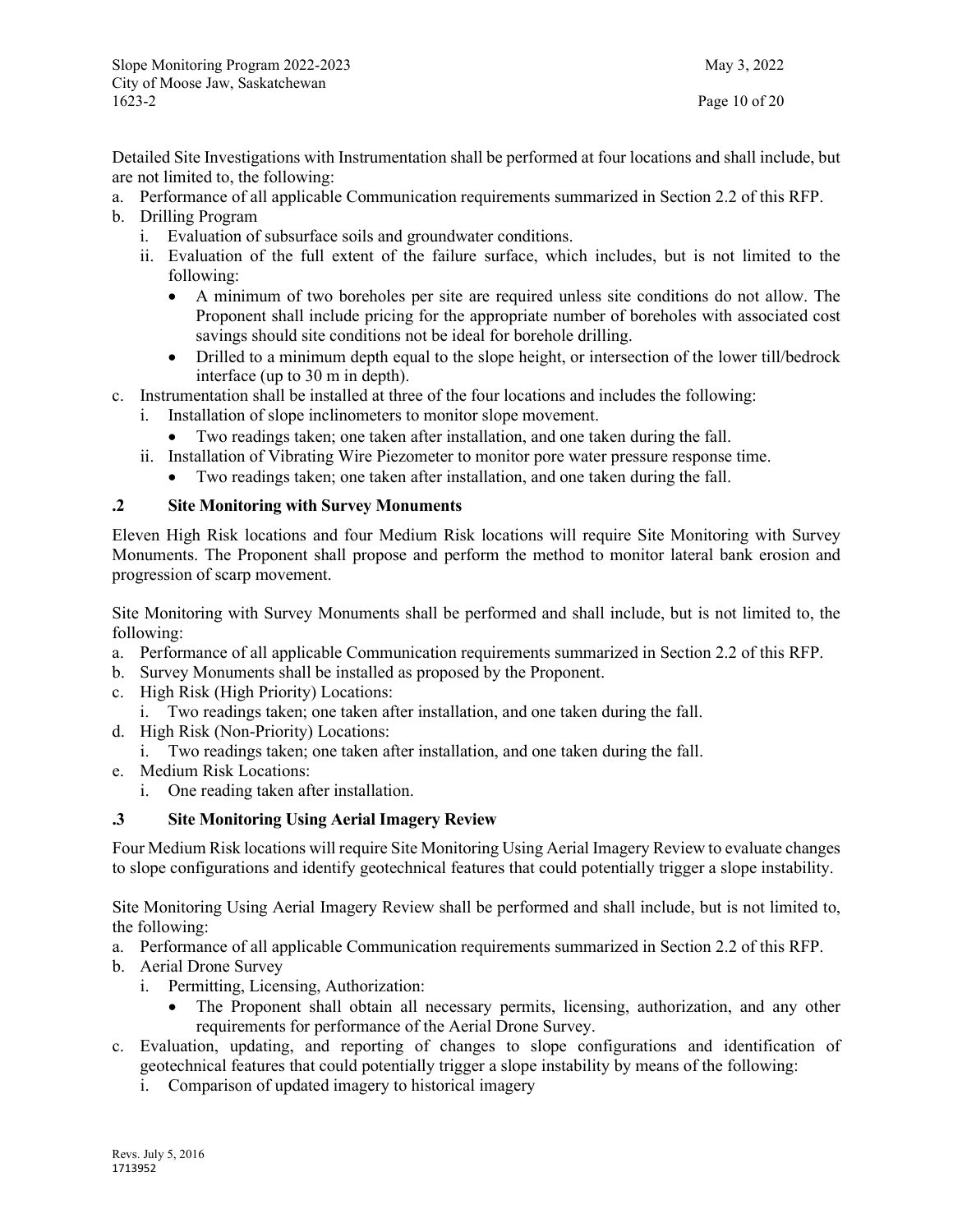### **.4 Site Inspections on Foot**

Four Medium Risk locations, two Low Risk locations, and one Very Low Risk location will require Site Inspections on Foot to evaluate surface drainage pathways and to determine if stormwater drainage exists at these locations.

Site Inspections on Foot shall be performed and shall include, but is not limited to, the following:

- a. Performance of all applicable Communication requirements summarized in Section 2.2 of this RFP.
- b. Each location will require one inspection after thawing and/or melting conditions.
- c. The Proponent shall utilize the Field Inspection Form provided in Appendix B of Schedule "F", or one similar.

### **2.4 Risk Control Activities for Year Two (2023)**

The Proponent shall perform the Risk Control Activities summarized in the table below, which are further defined in the appended Schedules and below sections:

|                                           |                         |                                |                                         | <b>2023 Risk Control Activities</b>             |                                                      |                                    |
|-------------------------------------------|-------------------------|--------------------------------|-----------------------------------------|-------------------------------------------------|------------------------------------------------------|------------------------------------|
| <b>Total</b><br><b>Number</b><br>of Sites | <b>Risk Level</b>       | Investigation<br>Detailed Site | Site Monitoring with<br>Instrumentation | Site Monitoring with<br><b>Survey Monuments</b> | Aerial Imagery Review<br><b>Site Monitoring with</b> | <b>Site Inspections</b><br>on Foot |
| $\overline{4}$                            | High (High<br>Priority) |                                | 3                                       | 3                                               |                                                      |                                    |
| 8                                         | High (Non-<br>Priority) |                                |                                         | 8                                               |                                                      |                                    |
| 12                                        | Medium                  |                                |                                         | 4                                               | 4                                                    | $\overline{4}$                     |
| 23                                        | Low                     |                                |                                         |                                                 | 15                                                   | $\overline{2}$                     |
| $\mathbf{1}$                              | Very Low                |                                |                                         |                                                 |                                                      | $\mathbf{1}$                       |
| <b>TOTAL:</b>                             |                         | $\bf{0}$                       | 3                                       | 15                                              | 19                                                   | $\overline{7}$                     |

#### **.1 Site Monitoring with Instrumentation**

Site Monitoring with Instrumentation shall be performed at three High Risk (High-Priority) locations and shall include, but is not limited to, the following:

- a. Performance of all applicable Communication requirements summarized in Section 2.2 of this RFP.
- b. Instrumentation shall be installed and includes the following:
	- i. Installation of slope inclinometers to monitor slope movement.
		- Two readings taken; one taken after thawing/melting conditions, and one taken during the fall.
	- ii. Installation of Vibrating Wire Piezometer to monitor pore water pressure response time.
		- Two readings taken; one taken after thawing/melting conditions, and one taken during the fall.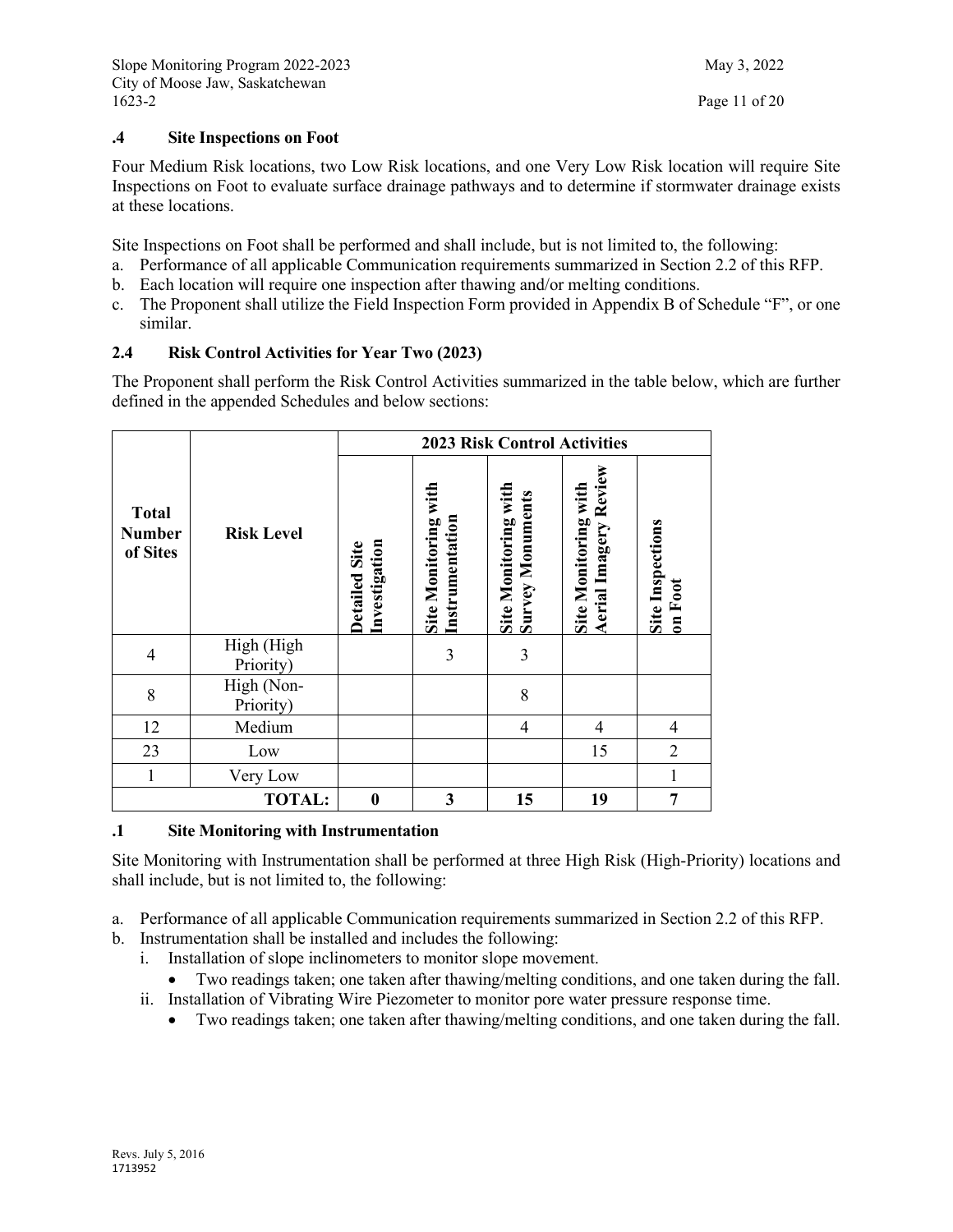### **.2 Site Monitoring with Survey Monuments**

Eleven High Risk locations and four Medium Risk locations will require Site Monitoring with Survey Monuments. The Proponent shall perform the method, provided in Year One (2022), to monitor lateral bank erosion and progression of scarp movement.

Site Monitoring with Survey Monuments shall be performed and shall include, but is not limited to, the following:

- a. Performance of all applicable Communication requirements summarized in Section 2.2 of this RFP.
- b. High Risk (High Priority) Locations:
- i. Two readings taken; one taken after thawing/melting conditions, and one taken during the fall.
- c. High Risk (Non-Priority) Locations:
- i. Two readings taken; one taken after thawing/melting conditions, and one taken during the fall.
- d. Medium Risk Locations:
	- i. One reading taken after thawing/melting conditions.

### **.3 Site Monitoring Using Aerial Imagery Review**

Four Medium Risk locations and fifteen Low Risk locations will require Site Monitoring Using Aerial Imagery Review to evaluate changes to slope configurations and identify geotechnical features that could potentially trigger a slope instability.

Site Monitoring Using Aerial Imagery Review shall be performed and shall include, but is not limited to, the following:

- d. Performance of all applicable Communication requirements summarized in Section 2.2 of this RFP.
- e. Aerial Drone Survey
	- i. Permitting, Licensing, Authorization:
		- The Proponent shall obtain all necessary permits, licensing, authorization, and any other requirements for performance of the Aerial Drone Survey.
- f. Evaluation, updating, and reporting of changes to slope configurations and identification of geotechnical features that could potentially trigger a slope instability by means of the following:
	- i. Comparison of updated imagery to historical imagery.

#### **.4 Site Inspections on Foot**

Four Medium Risk locations, two Low Risk locations, and one Very Low Risk location will require Site Inspections on Foot to evaluate surface drainage pathways and to determine if storm water drainage exists at these locations.

Site Inspections on Foot shall be performed and shall include, but is not limited to, the following:

- a. Performance of all applicable Communication requirements summarized in Section 2.2 of this RFP.
- b. Each location will require one inspection after thawing and/or melting conditions.
- c. The Proponent shall utilize the Field Inspection Form provided in Appendix B of Schedule "F", or one similar.

#### **3.0 Deliverables and Submittals**

The Proponent shall provide the deliverables and submittals in draft format for review by the City. Upon return of comments, questions, or clarification from the City on the draft document(s), the Proponent shall submit a final which includes a comment-resolution form from the draft version. Upon acceptance from the City, the Proponent shall deliver stamped, signed, and sealed documents in electronic format.

Deliverables and Submittals for both Year One and Year Two are further defined below, which includes, but is not limited to, the following: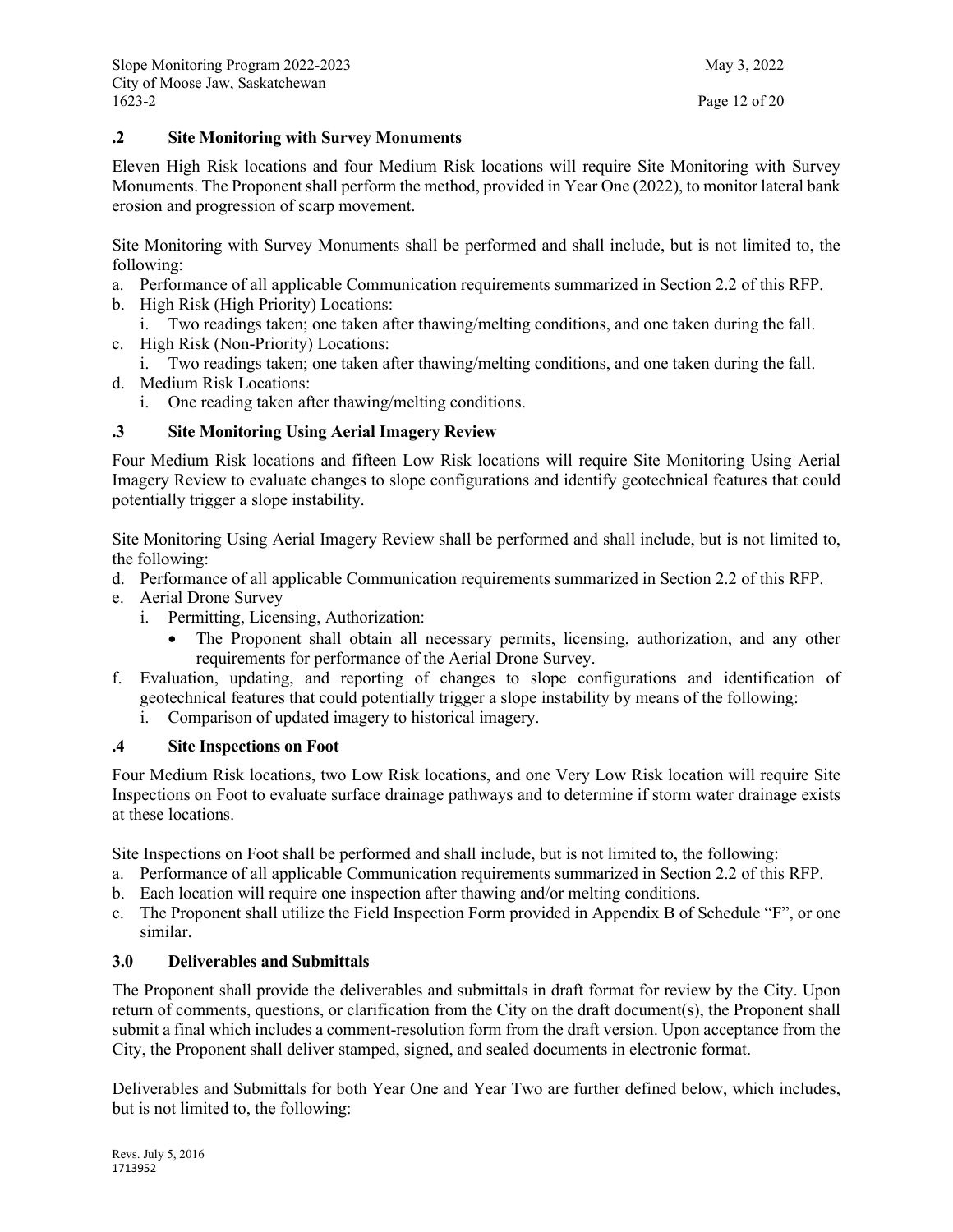### **.1 Deliverables and Submittals for Year One (2022)**

The Proponent shall submit a Slope Monitoring Report for 2022 with all findings from the Risk Control Activities defined in Section 2.3, which includes, but is not limited to, the following:

- a. Executive summary.
- b. Background information.
- c. Findings and Observations from Risk Control Activities, including:
	- i. Detailed Site Investigations include a Geotechnical Investigation Report for each site to be summarized and appended in the Slope Monitoring Report.
	- ii. Site Monitoring with Instrumentation and Survey Monuments includes a Monitoring Report to be summarized and appended in the Slope Monitoring Report.
	- iii. Site Monitoring Using Aerial Imagery Review including submittal of all imagery in GIS format.
	- iv. Site Inspections on Foot to be summarized with Field Inspection Forms appended in the Slope Monitoring Program Report.
- d. Reassessment and updating of the Geohazard Risk Registry per the appended Schedule "F".
- e. Notification of Urgent Issues, if found.
- f. Recommendations and Cost Estimates, including:
	- i. Remediation options for High-Risk (High Priority) locations.
	- ii. Remediation options for Urgent locations, if found.
	- iii. Business case of feasibility for each recommendation.

### **.2 Deliverables and Submittals for Year Two (2023)**

The Proponent shall submit a Slope Monitoring Report for 2023 with all findings from the Risk Control Activities defined in Section 2.4, which includes, but is not limited to, the following:

- a. Executive summary.
- b. Background information.
- c. Findings and Observations from Risk Control Activities, including:
	- i. Site Monitoring with Instrumentation and Survey Monuments includes a Monitoring Report to be summarized and appended in the Slope Monitoring Report.
	- ii. Site Monitoring Using Aerial Imagery Review including submittal of all imagery in GIS format.
	- iii. Site Inspections on Foot to be summarized with Field Inspection Forms appended in the Slope Monitoring Program Report.
- d. Reassessment and updating of the Geohazard Risk Registry per the appended Schedule "F".
- e. Notification of Urgent Issues, if found.
- f. Recommendations and Cost Estimates, including:
	- i. Remediation options for Urgent locations, if found.
	- ii. Business case of feasibility for each recommendation.

### **4.0 Anticipated Schedule**

The Proponent shall propose a schedule to perform both Year One (2022) and Year Two (2023)'s work within a reasonable timeframe to have the Scope of Services completed by October 31 of each year, respectively.

### **5.0 Two-Year Project**

The Proponent and Moose Jaw each acknowledge and agree that the Services are related to a project that is being completed in a two-year approach and that the completions of all Services will require Moose Jaw's internal approval of subsequent budget for the subsequent year and the performance and acceptance of the Services relating to the initial year of the Services provided by the Proponent to the satisfaction of Moose Jaw.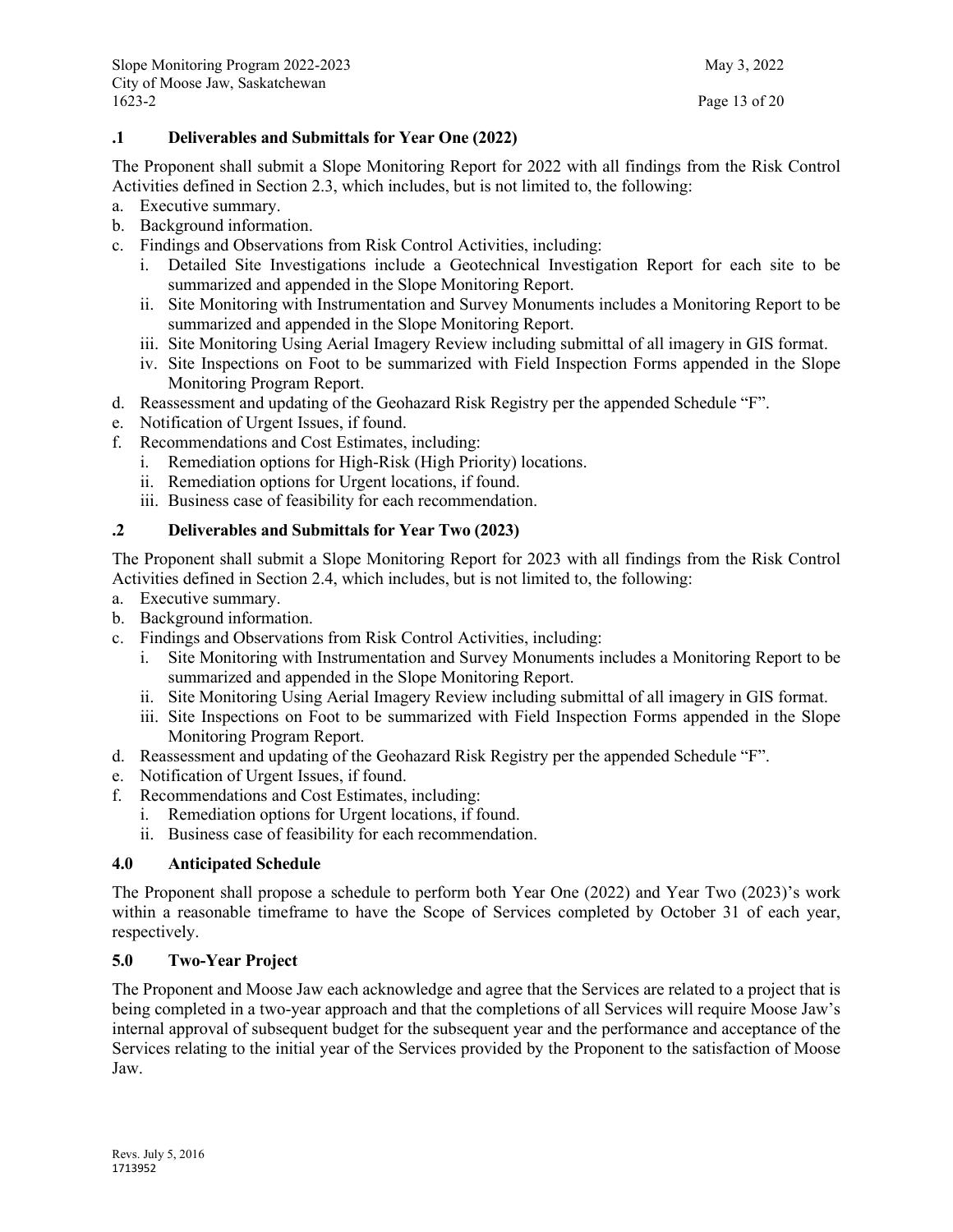## **Schedule "B" - Proposal Content Requirements**

<span id="page-14-0"></span>Proponents should, at a minimum, address the following in their Proposals.

#### **Firm Detail**

1. A brief description of your firm including any qualifications you consider relevant.

#### **Relevant Experience**

2. A description of your firm's experience in performing similar work, including two (2) references of work performed for municipalities or other government bodies or agencies in the previous five (5) years, and appropriate contact information for references.

#### **Lead Personnel**

- 3. Identify the lead personnel responsible to lead the delivery of the services the proponent is prepared to offer and their expected involvement. Moose Jaw expects that each of the identified lead personnel will be licensed and in good standing to perform the services in Saskatchewan.
- 4. Describe the relevant experience of the lead personnel and include their resumes and professional designations.

#### **Methodology**

5. Provide an outline of the proposed methodology to complete the work described in this RFP. Include an allocation of the work, scheduling, cost control, estimating, quality control methodology and other specific methods.

#### **Capacity**

6. Moose Jaw expects that you will have sufficient resources available to meet the service requirements of Moose Jaw in a timely and efficient manner. Provide a brief description of your firm's staffing resources that will be utilized to meet the service requirements of Moose Jaw.

#### **Subconsultants**

7. Provide the same information as provided for item 1-6, above, for any subconsultant that you propose to engage to provide the services.

#### **Liability Insurance**

8. Moose Jaw expects that you carry professional liability insurance in an amount of not less than \$5,000,000.00 per occurrence. Provide certificates of insurance outlining the amounts of professional liability insurance that you carry.

#### **Fee Proposal**

9. Proponents should provide a fee proposal which addresses the following:

#### Fixed Fee

Please provide the fixed fee you are prepared to offer for completing the Services.

This Fixed Fee shall include two separate Work Breakdown Structures (WBS) for both Year One (2022) and Year Two (2023) services. Each WBS shall include hours, rates, subtotals, and totals for all tasks of the Services with separate line items for Provincial Sales Tax (PST) and Government Sales Tax (GST) on applicable tasks.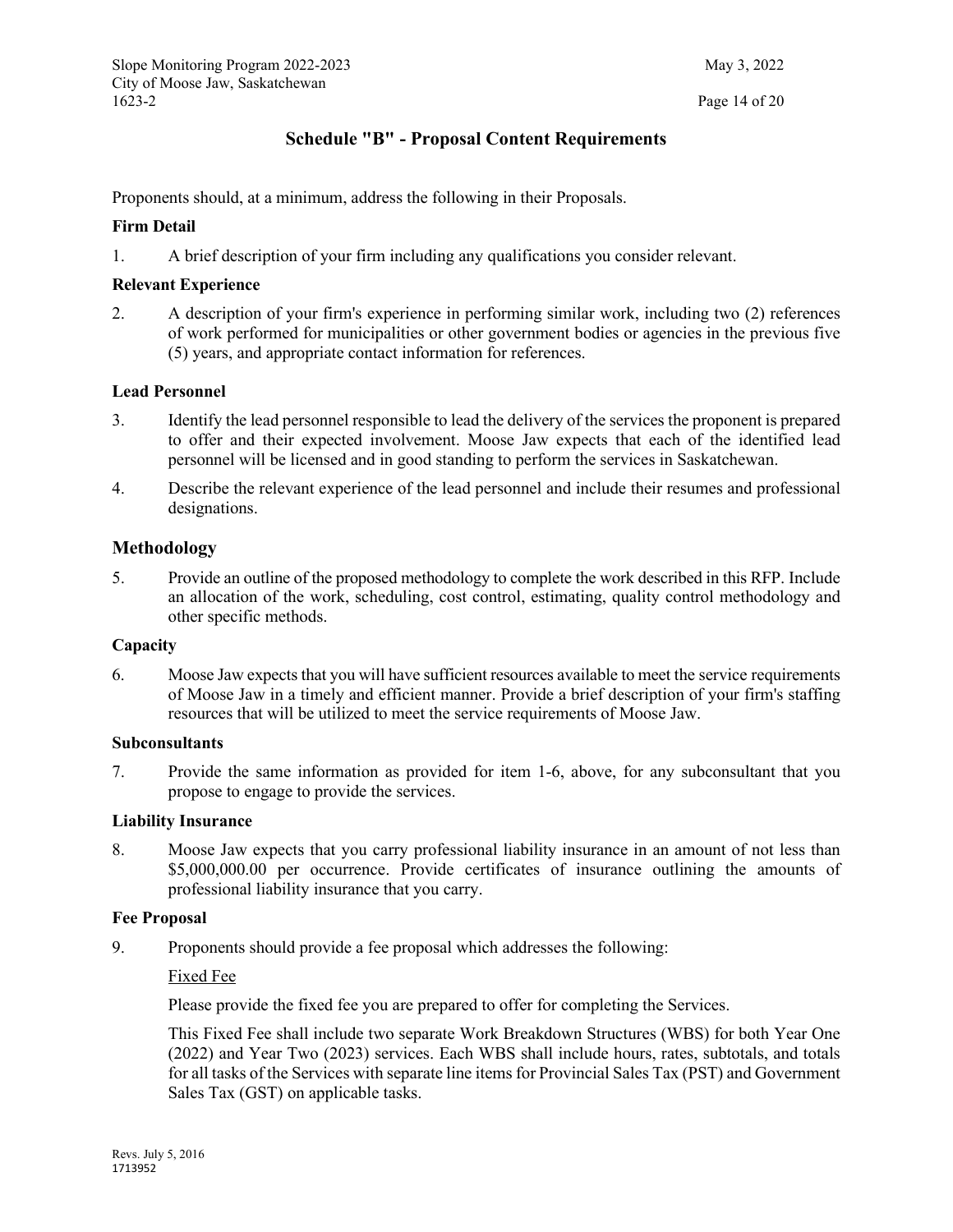Invoicing of completed work shall be tracked against the WBS Fee Proposal and submitted monthly with separate line items for applicable taxes.

#### Hourly Rates

Please provide a complete schedule of all hourly rates for the lead personnel, any other professionals and any other service providers expected to be involved in the performance of the Services, exclusive of GST. Also indicate the duration that the hourly rates will remain in effect for.

If hourly rates are to be adjusted for future years, how would such rates be adjusted and describe whether they be subject to a not-to-exceed escalation factor.

#### Reimbursable Expenses

Please describe any other reimbursable expense categories and any proposed mark-up. The City prefers that no mark-up is proposed for reimbursable expenses.

10. All prices/rates should be quoted in Canadian Dollars, exclusive of any applicable PST and GST.

#### **Schedule**

11. Proposals should include a confirmation of whether your company is capable of meeting Moose Jaw's schedule for completion of the Services, as set out in this RFP.

#### **Exceptions to Services Agreement Terms**

12. A detailed description of any exceptions or additions to the Services Agreement should be clearly set out in a proponent's proposal. Moose Jaw will assume, in the absence of any such exceptions or additions, that the proponent accepts the form of Services Agreement.

#### **Conflict of Interest Disclosure**

13. Disclose any actual or potential conflicts of interest that may exist between your firm and its management, and Moose Jaw, its members of Council and management, and the nature of such conflict of interest. If a proponent has no such conflict of interest, a statement to that effect should be included in its proposal. Moose Jaw employees are ineligible to participate, directly or indirectly, with any proponent.

#### **Confidentiality**

- 14. Proponents are advised that as a city, Moose Jaw is subject to the provisions of *The Local Authority Freedom of Information and Protection of Privacy Act* (Saskatchewan), which provides a right of access to information in records under the control of a municipality. Proponents are advised that Moose Jaw may be required to disclose the RFP documents and a part or parts of any proposal in response to this RFP pursuant to *The Local Authority Freedom of Information and Protection of Privacy Act* (Saskatchewan).
- 15. Proponents are also advised that *The Local Authority Freedom of Information and Protection of Privacy Act* (Saskatchewan) does provide protection for confidential and proprietary business information; however, proponents are strongly advised to consult their own legal advisors as to the appropriate way in which confidential or proprietary business information should be marked as such in their proposal in response to this RFP. **Proponents should identify any information in their proposals that they consider to be confidential or proprietary business information.**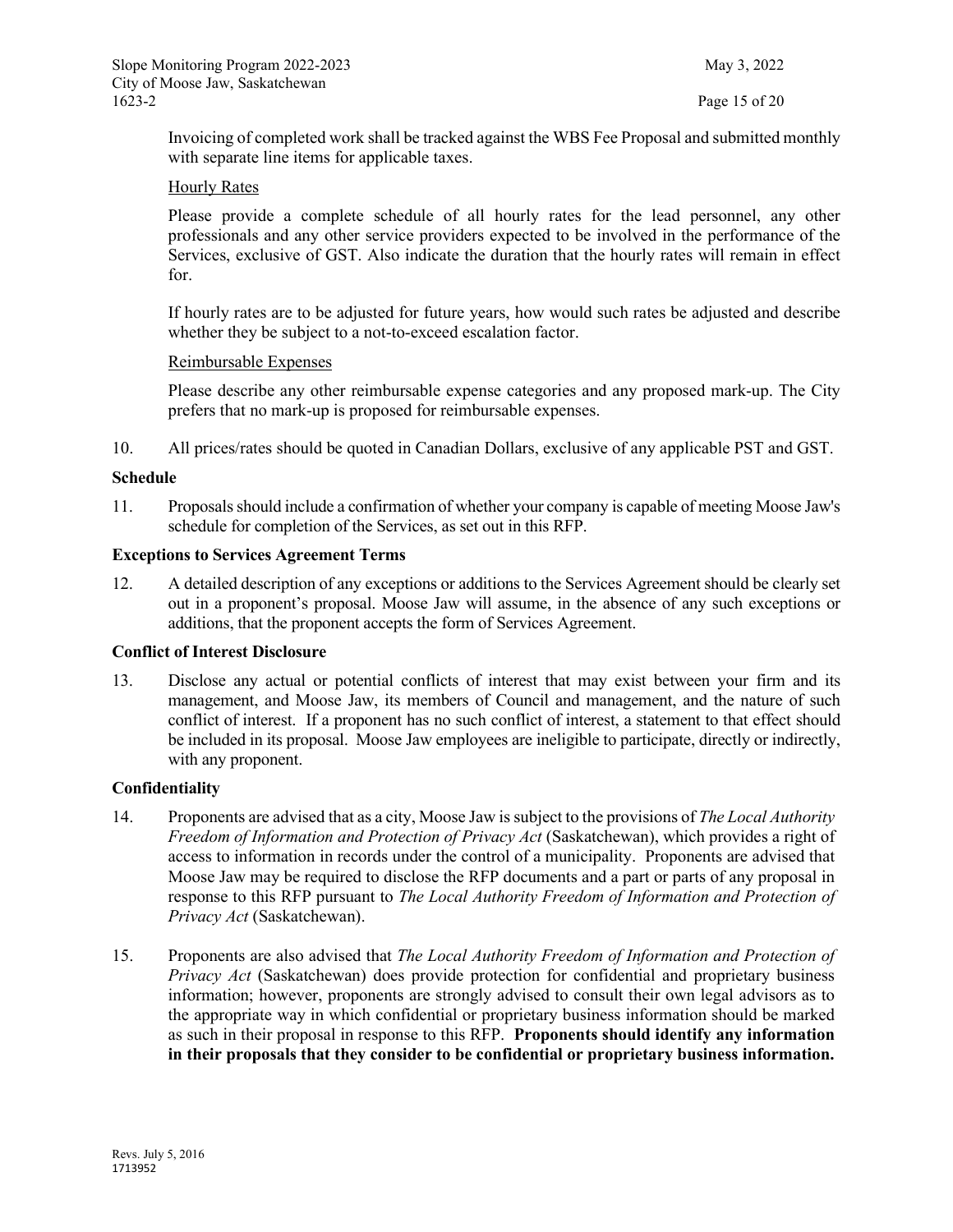### **APPENDIX "1" – RATE SCHEDULE**

| No. | <b>Position</b>               | Rate (CDN \$)                 |
|-----|-------------------------------|-------------------------------|
|     | $\leq$ Insert Position $\geq$ | \$ <amount> per hour</amount> |
|     | $\leq$ Insert Position $\geq$ | \$ <amount> per hour</amount> |

| No. | <b>Reimbursable Expenses</b>                                      |  |  |
|-----|-------------------------------------------------------------------|--|--|
|     | <insert description="" expense="" of="" reimbursable=""></insert> |  |  |
|     | <insert description="" expense="" of="" reimbursable=""></insert> |  |  |

The proponent's rates set out above are inclusive of the cost of all payroll burdens, benefits, insurance, safety certifications, training, permits, and licenses.

Unless expressly set out in this Appendix "1" – Rate Schedule, no other costs are chargeable to Moose Jaw in connection with the performance of the Services.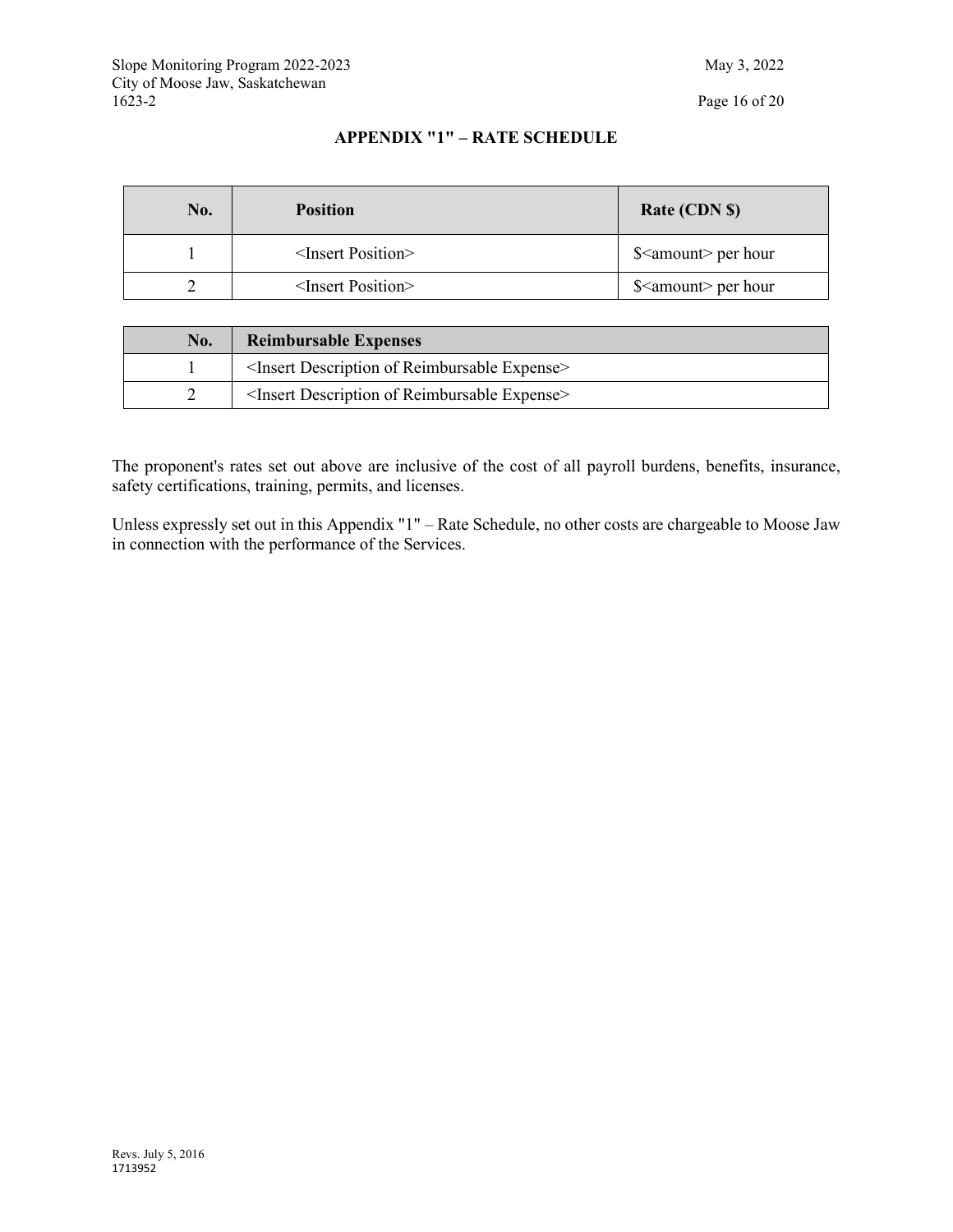<span id="page-17-0"></span>Slope Monitoring Program 2022-2023 May 3, 2022 City of Moose Jaw, Saskatchewan

Page 17 of 20

# **Schedule "C" – Form of Services Agreement**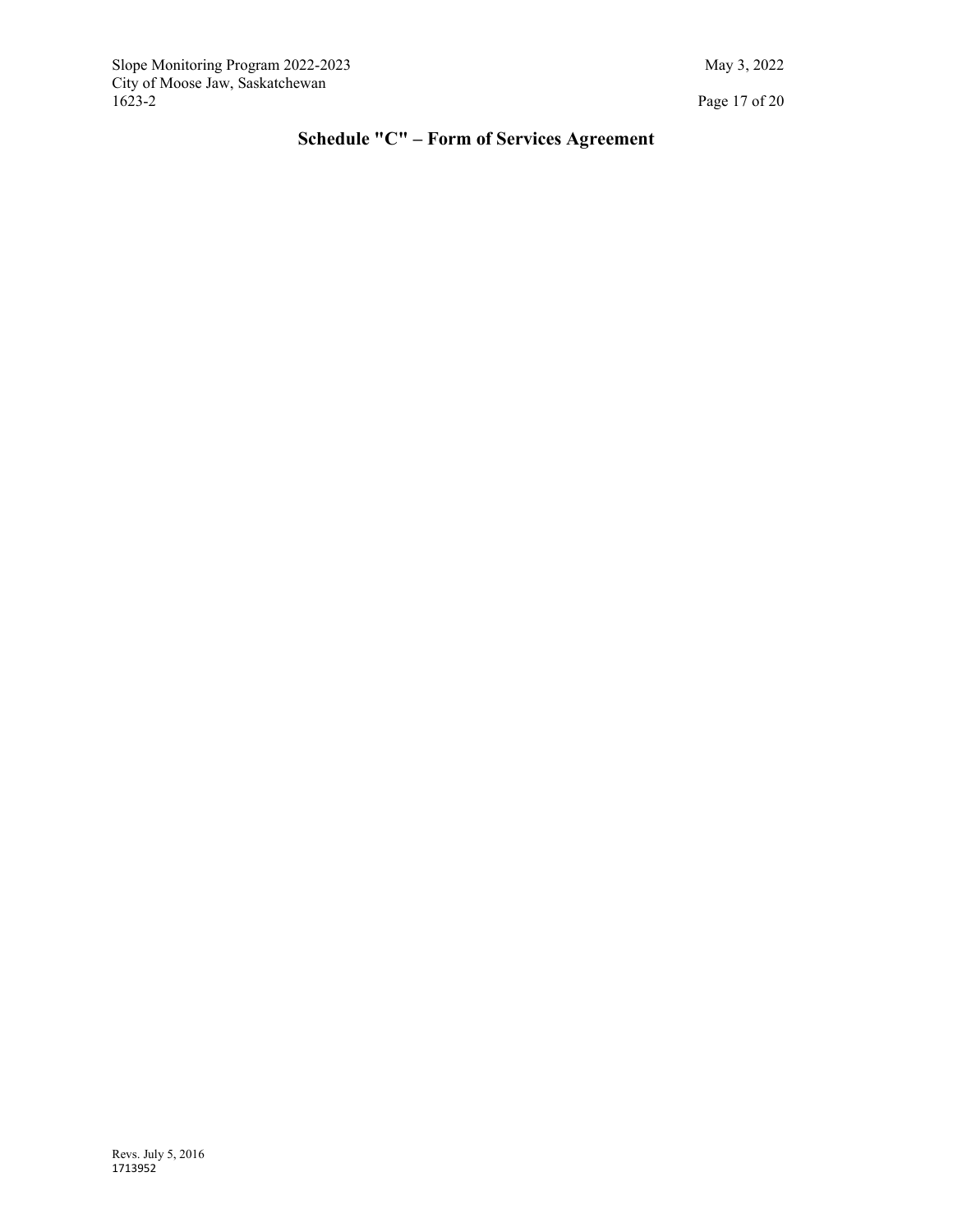

Schedule A - Services Schedule B - Payment for Services

in this Agreement, which includes the following attached Schedules:

Schedule C - General Conditions

Accordingly, Moose Jaw and the Consultant agree as follows:

All capitalized terms used in this Agreement and not otherwise defined shall have the meanings given to such terms in Schedule C – General Conditions.

- **2. Services:** The Consultant shall perform the Services described in the attached Schedule A Services in accordance with this Agreement.
- **3. Payment:** Moose Jaw agrees to pay the Consultant for the Services performed, the amounts set forth in the attached Schedule B – Payment for Services, at the times and in the manner prescribed by this Agreement.
- **4. Counterparts:** This Agreement may be executed in one or more counterparts and may be executed and delivered by facsimile or electronic mail, and all the counterparts taken together constitute one and the same instrument.
- **5. Notices:** All notices or other communications between the parties under this Agreement shall be in writing and delivered to the address set out below:

Moose Jaw: <insert address>

Fax: (<area code>) <fax number> Attention: <u><name or title></u>

Consultant: <insert address>

Fax: (<area code>) <fax number> Attention: <
name or title>

**6. Binding Agreement:** Moose Jaw and the Consultant, intending to be legally bound, have signed this Agreement.

**THE CITY OF MOOSE JAW [CONSULTANT]** 

By: By:

Name: Title: Mayor

Name: Title:

**CONSULTING SERVICES AGREEMENT**

(Consulting or Professional Services)

Moose Jaw wishes to engage the Consultant to perform certain consulting services for Moose Jaw.

**1. Contract Documents:** The rights and obligations of Moose Jaw and the Consultant are set forth

This Consulting Services Agreement is made as of the day of  $\qquad \qquad , 20$ 

### **Between:**

| <b>CITY OF MOOSE JAW</b> | <insert consultant="" name=""></insert> |
|--------------------------|-----------------------------------------|
| ("Moose Jaw")            | (the "Consultant")                      |

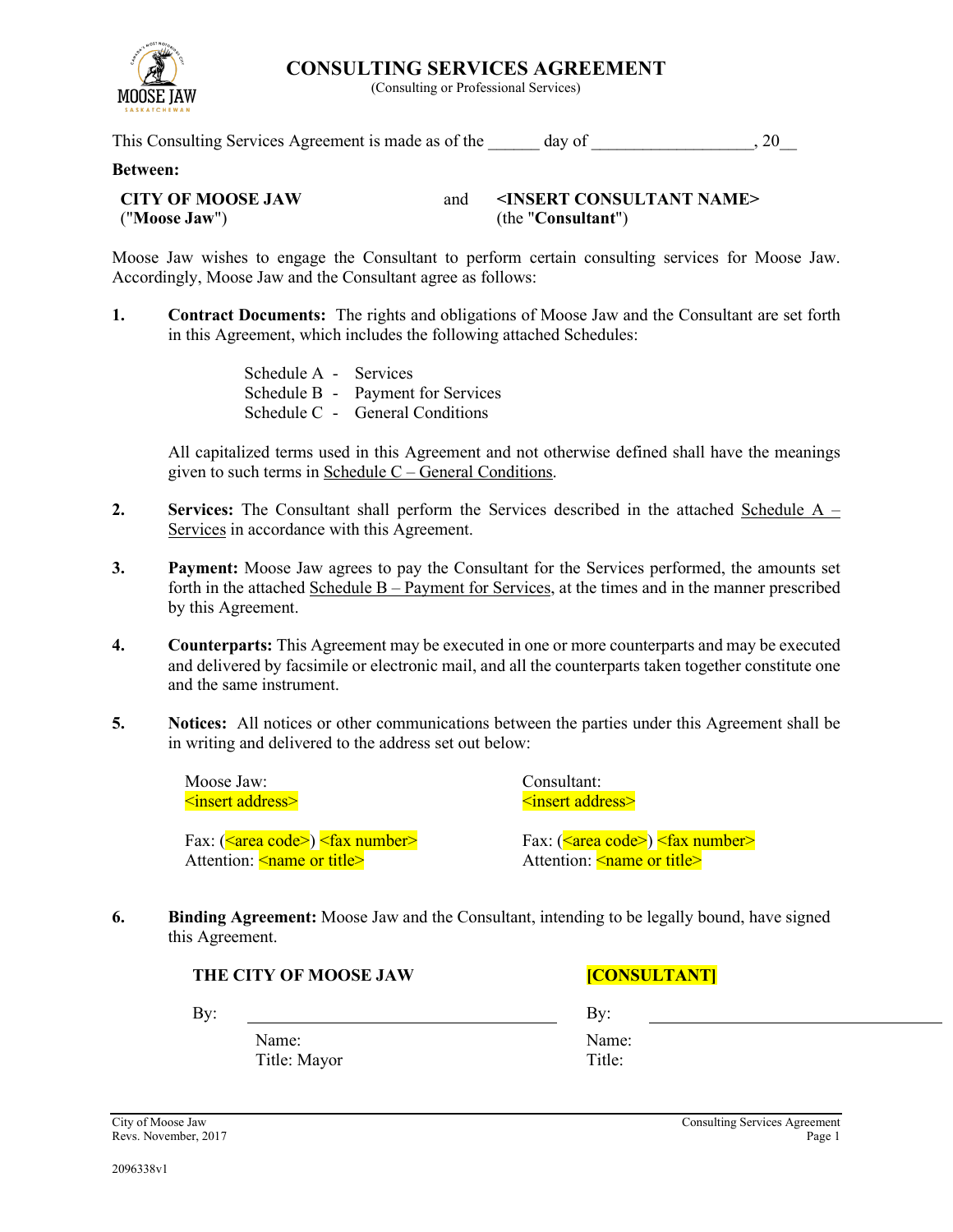By:  $\qquad \qquad$ 

Name: Title: City Clerk

(SEAL) (SEAL)

**[NTD: Revise/adapt the Service Order as needed.]**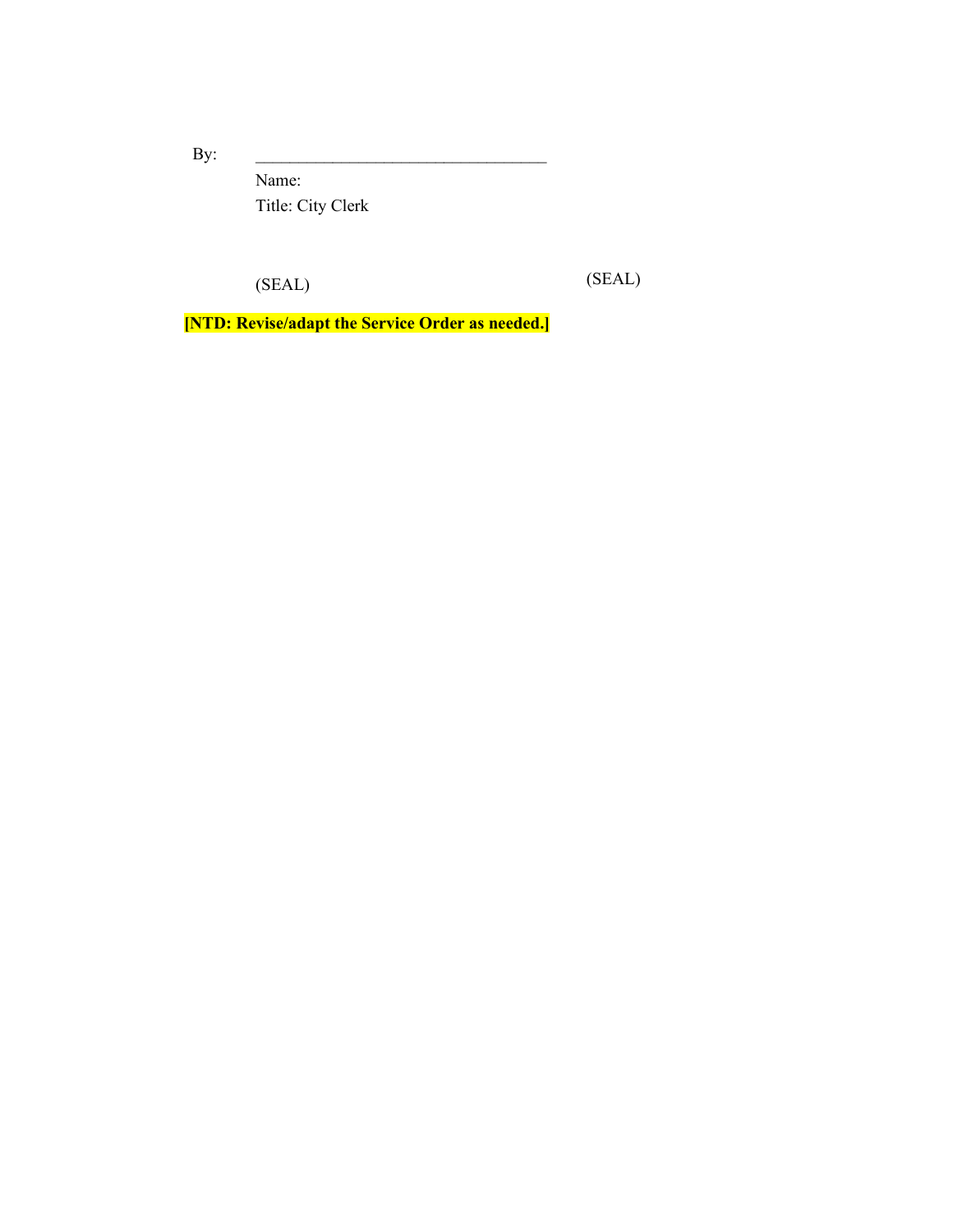### **SCHEDULE A – SERVICES**

### **Scope of Services**

**[NTD: Provide a detailed description of the scope of the Servicesto be performed by the consultant, or refer to separate scope of services document which describes the Services.**

**If the Services are being provided in relation to a specific project, include a description of the project.**

**List/describe all deliverables which are expected to be prepared and delivered by the Consultant during the course of the Services]**

**Schedule**

**[NTD: Describe the schedule and any important milestones or deadlines related to the Services]**

### **Sub-consultants [NTD: Delete if inapplicable.]**

The following are the approved sub-consultants for the Services:

Scope of Services Sub-consultant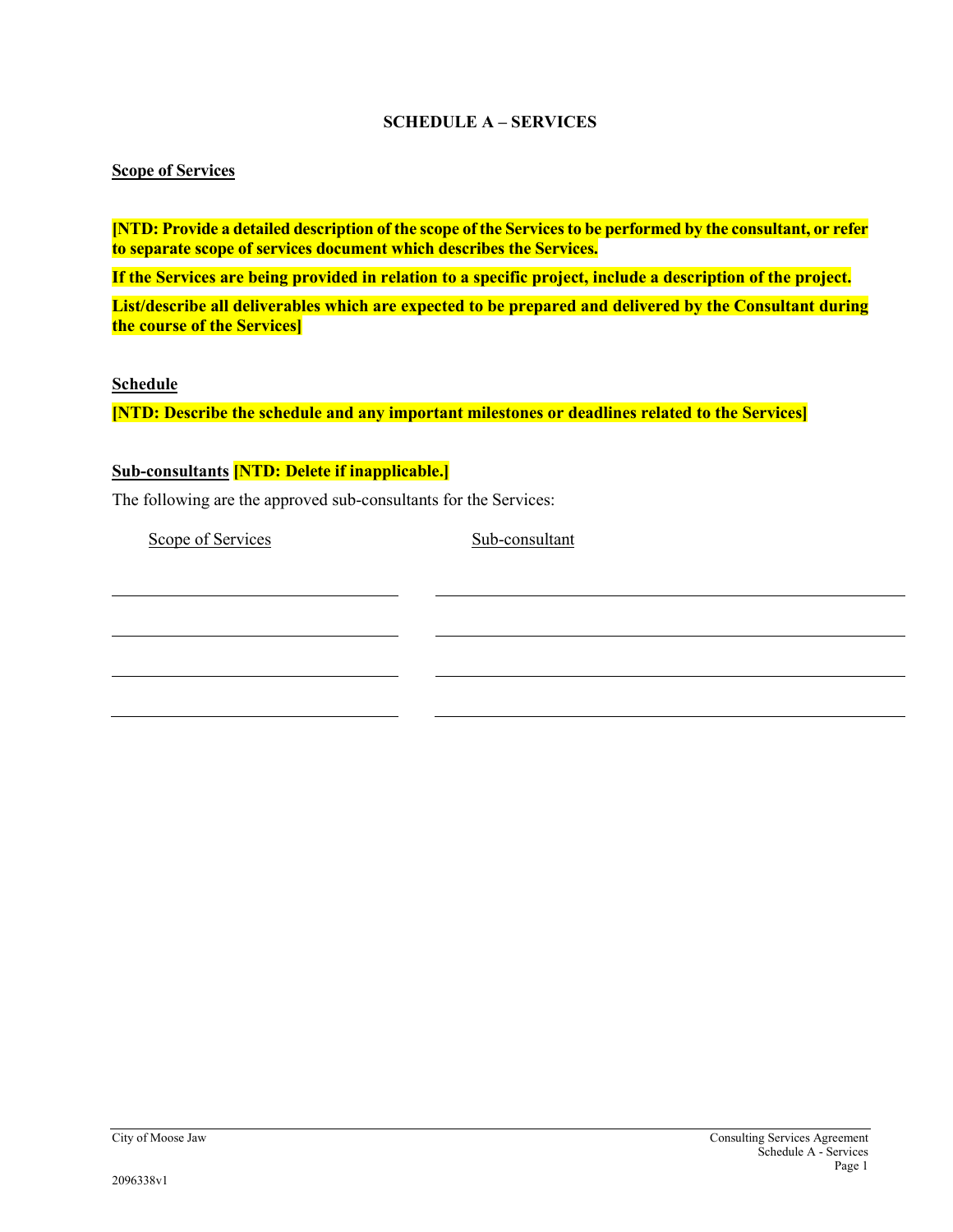### **SCHEDULE B – PAYMENT FOR SERVICES**

#### $\mathbf{1}$ . **Fees Payable for Services**

1.1 For the performance of the Services, Moose Jaw shall pay the Consultant (select one):

 $\Box$  a fixed sum of  $\Diamond$  amount>.

#### -OR-

 $\Box$  on an hourly rate basis, at the rates set out below.

| <b>Position</b>               | Rate (CDN \$)                              |
|-------------------------------|--------------------------------------------|
| $\leq$ Insert Position>       | \$ <amount> per hour</amount>              |
| <insert position=""></insert> | $\frac{\sqrt{2}}{2}$ amount per hour       |
| <insert position=""></insert> | \$ <amount> per hour</amount>              |
| <insert position=""></insert> | \$ <amount hour<="" per="" th=""></amount> |

#### $2.$ **Taxes**

2.1 The fixed fee/hourly rates set out in Section 1 above, as applicable, are exclusive of applicable GST and PST, but are inclusive of all other taxes or charges in connection with the Services.

#### $3.$ **Reimbursable Expenses**

- 3.1 In addition to the fees set out in Section 1 above, Moose Jaw shall reimburse the Consultant for the following out-of-pocket expenses incurred by the Consultant in performing the Services, at actual cost with no markup:
	- (a) **[List specific expenses/disbursements that are reimbursable, or state "N/A" if there are none.]**;
	- $(b)$
	- (c) other reimbursable expenses specifically approved in writing by Moose Jaw prior to being incurred.
- 3.2 The Consultant shall maintain proper records of reimbursable expenses, and shall make such records to Moose Jaw on request.

#### $\overline{4}$ . **Invoicing**

4.1 The Consultant may invoice Moose Jaw monthly in arrears, based on the value of the Services performed during the preceding month. **[NTD: Modify as appropriate (e.g., if invoicing is milestone based, or 100% on completion.]**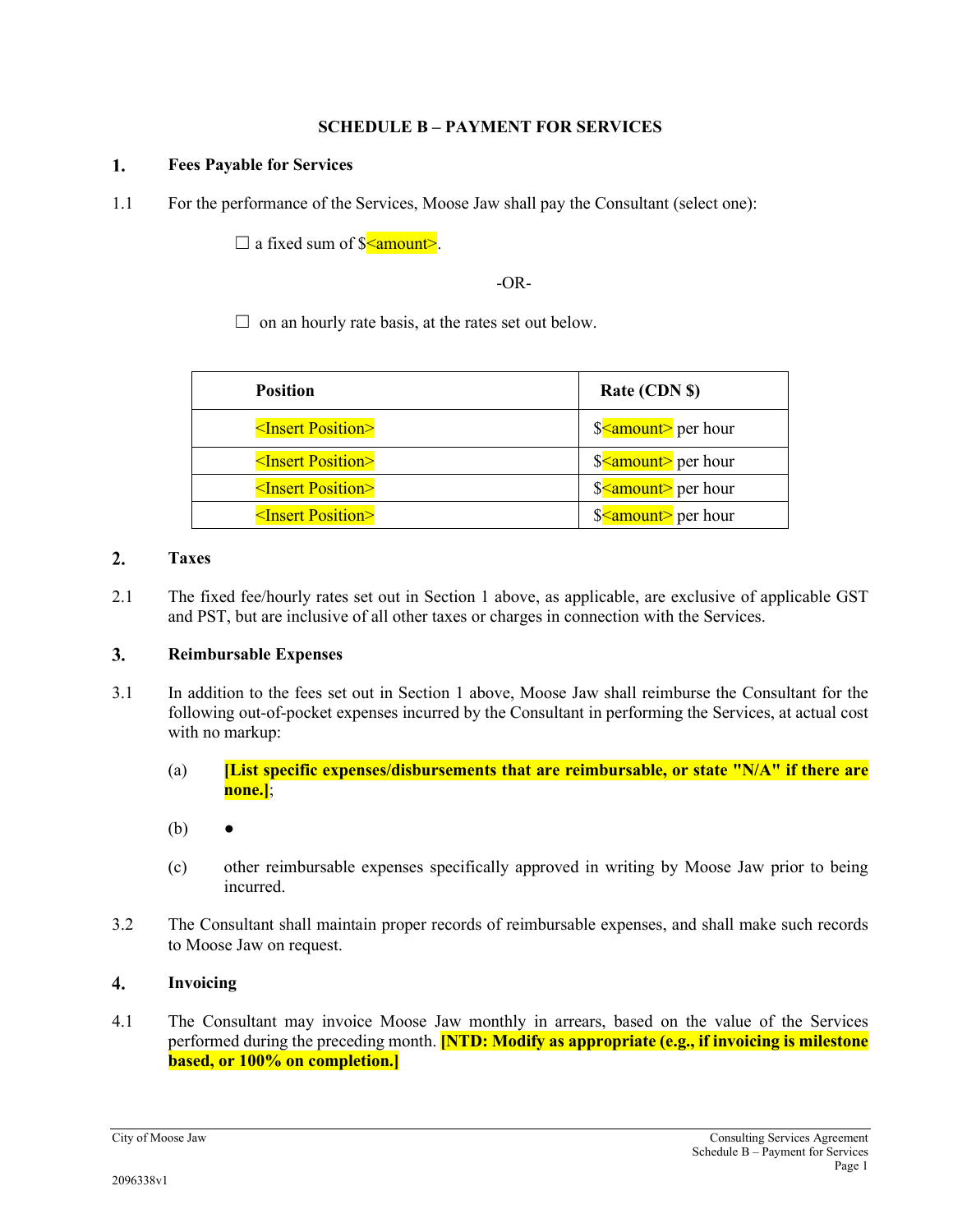- 4.2 Invoices may be submitted electronically to **[NTD: Insert details for invoice recipient.]**. Invoices shall be accompanied by such documentation and information, including time sheets, as Moose Jaw may reasonably require in order to substantiate the Services performed to which the invoice relates.
- 4.3 Payment of the Consultant's invoice(s) shall be due 30 days after receipt by Moose Jaw, unless Moose Jaw contests all or any part of the invoice in good faith.

#### 5. **Changes and Adjustments [NTD: Delete is the fees are lump sum, and if there are no hourly rates for additional services set out in Schedule B.]**

5.1 If the scope of the Consultant's Services is to be changed, the fees for such additional services shall be based on the hourly rates set forth in this Schedule  $B -$  Payment for Services. Any such change or adjustment to the Services or fees must be confirmed in writing before any additional services are undertaken by the Consultant.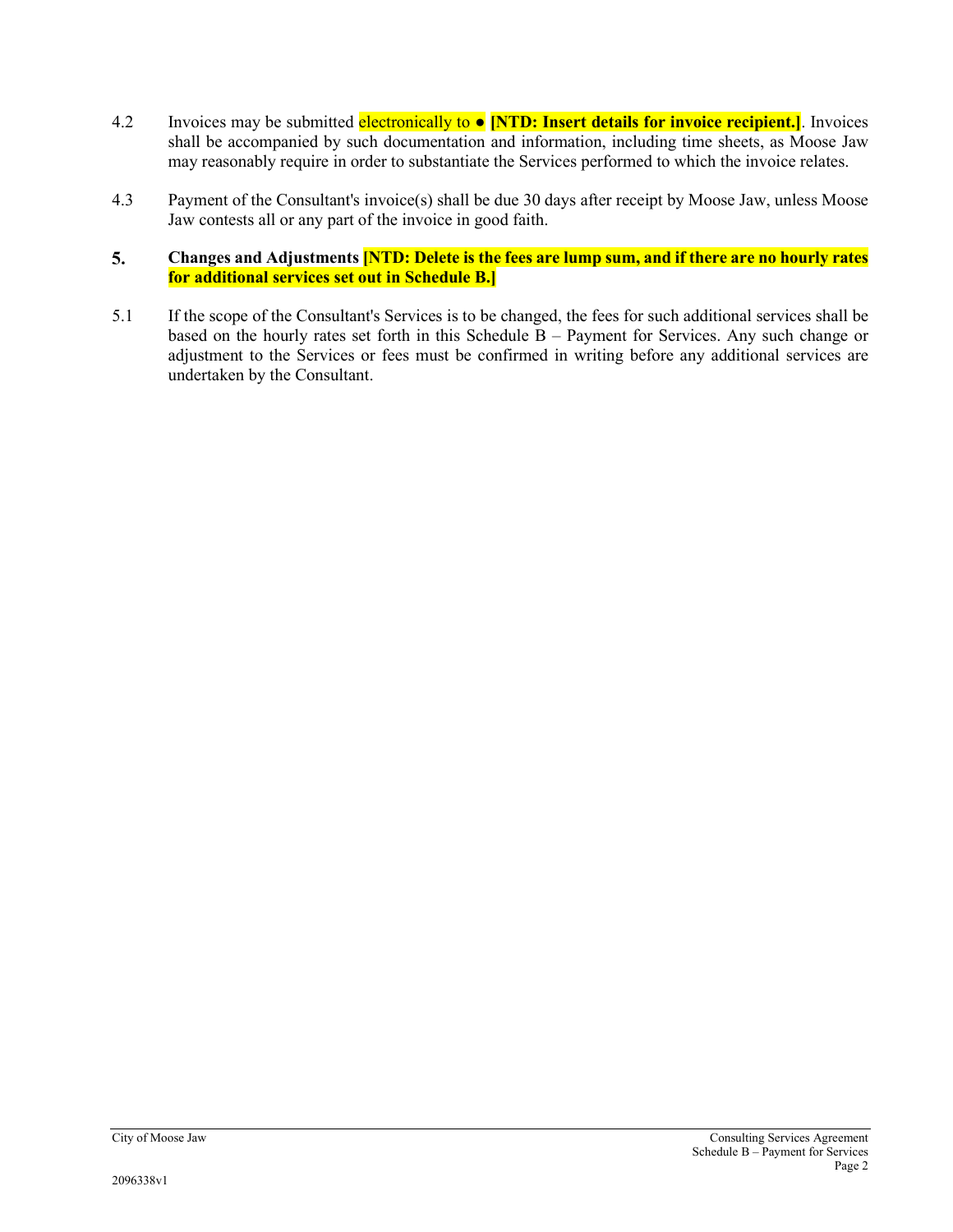### **SCHEDULE C – GENERAL CONDITIONS**

### **: INTERPRETATION**

#### $11$ **Definitions**

In this Schedule C – General Conditions:

- $(1)$ "**Agreement**" and "**Contract Documents**" each mean, collectively, (i) the Consulting Services Agreement signed by Moose Jaw and the Consultant, (ii) all of the schedules or other documents attached to the this Agreement, or otherwise incorporated by reference from time to time, and (iii) all amendments to the foregoing from time to time duly executed by Moose Jaw and the Consultant
- $(2)$ "**Confidential Information**" has the meaning given in Section [6.5.](#page-28-0)
- "**Documents**" has the meaning given in Section [2.12.](#page-25-0)  $(3)$
- $(4)$ "**Owner Indemnified Parties**" means, collectively, Moose Jaw, its Mayor and Councillors, and its employees, agents and representatives.
- $(5)$ "**Personnel**" means, collectively, the Consultant's employees, agents and representatives, and any other individuals under the direction of the Consultant involved in the performance of the Services.
- $(6)$ "**Services**" means the carrying out and doing of all things that are to be done or supplied by the Consultant pursuant to this Agreement.

Other defined terms have the meaning ascribed to them elsewhere in the Contract Documents.

#### $1.2$ **Governing Law**

The laws of the Province of Saskatchewan govern the interpretation, validity and enforceability of this Agreement. Each party agrees to submit to the jurisdiction of the courts of the Province of Saskatchewan.

#### $1.3$ **Governing Terms and Conditions**

The terms and conditions set forth in this Agreement constitute the exclusive agreement between Moose Jaw and the Consultant and this Agreement supersedes all prior agreements or commitments, whether oral or written, with respect to the Services. No representation, inducement, promise, understanding, condition or warranty not set forth in this Agreement has been made or relied upon by either party. No agreement or understanding modifying the terms of this Agreement will be binding on Moose Jaw or the Consultant unless made in writing and signed on behalf of Moose Jaw and the Consultant.

### **: PERFORMANCE OF THE SERVICES**

#### $2.1$ **Performance of the Services**

The Consultant shall have complete control of the Services and shall effectively direct and supervise the Personnel involved in the Services so as to ensure compliance with the Contract Documents.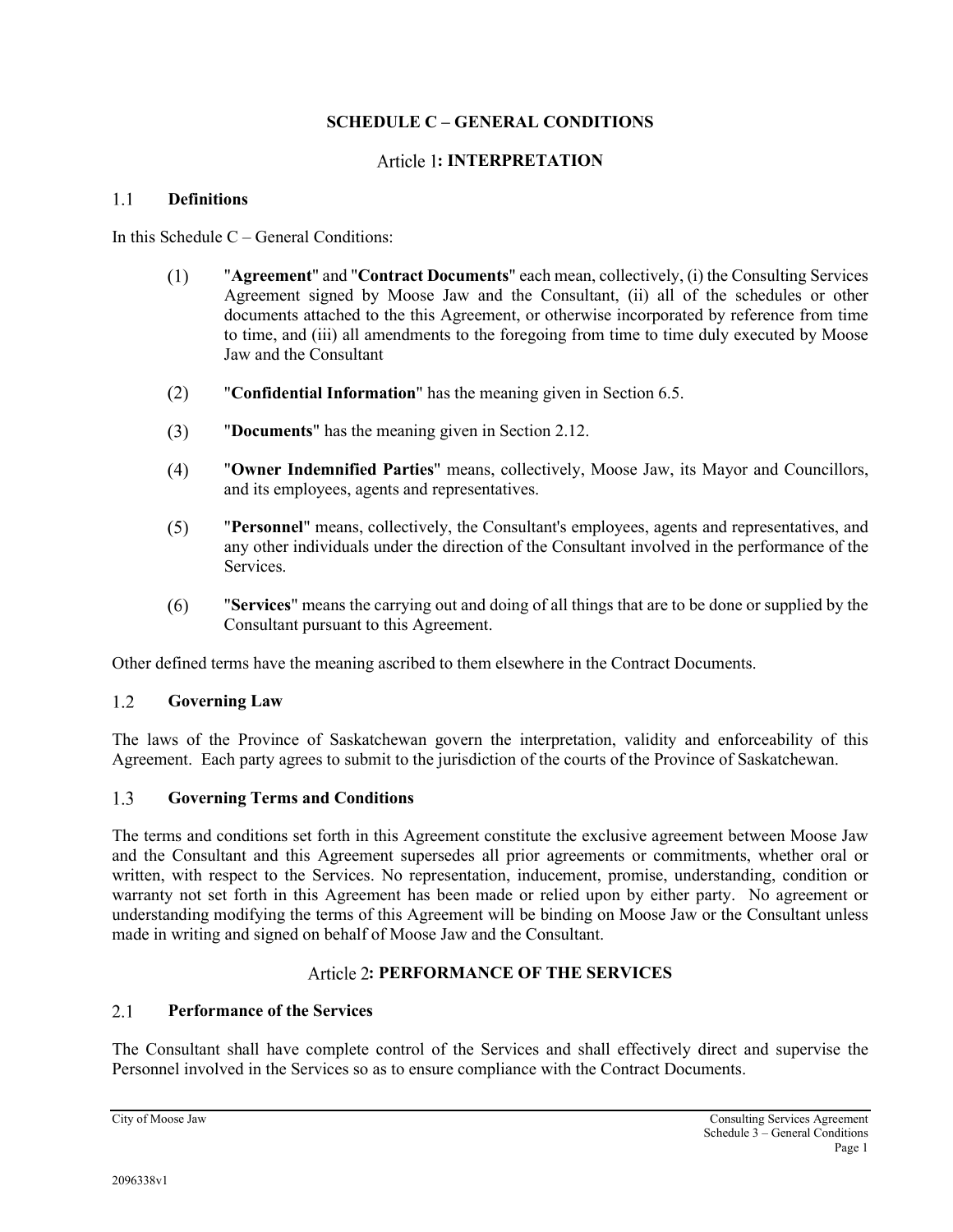#### $2.2^{\circ}$ **Standard of Care**

The Consultant shall perform the Services with the degree of diligence, skill and care required by customarily accepted procedures and practices for comparable services in the Consultant's industry, at the time that the Services are performed.

#### $2.3$ **Time for Performance**

The Consultant shall perform the services diligently at all times and within any timelines or schedule specified in Schedule A – Scope of Services.

#### 2.4 **Subcontracts**

The Consultant will not employ any subcontractors or sub-consultants to perform any part of the Services without first obtaining the written authorization of Moose Jaw. No subcontracting by the Consultant, nor the granting of any authorization to subcontract by Moose Jaw, will relieve the Consultant of any of its liabilities or obligations under the Contract Documents.

#### $2.5$ **Additional Instructions**

Moose Jaw may furnish additional instructions as necessary for the performance of the Services. All such additional instructions must be consistent with the general scope and intent of the Services. In giving such additional instructions, Moose Jaw will have authority to make minor changes in the Services, not inconsistent with the general scope and intent of the Contract Documents.

#### 2.6 **Additional Services**

Moose Jaw and the Consultant may, by mutual agreement, make changes to the Services. Any adjustment to the amounts payable to the Consultant for such additional services must be confirmed in writing before any additional Services are undertaken by the Consultant.

#### $2.7$ **Compliance with Rules and Regulations**

The Consultant shall, and shall cause each of the Personnel to, comply with all rules and regulations established or adopted by Moose Jaw with respect to occupational health and safety, environmental management, emergency response and evacuation, fire prevention, site security and administrative and operational rules and regulations, as may be supplemented or modified by Moose Jaw from time to time for any Moose Jaw facility or work site where the Consultant or the Personnel may attend in connection with the Services.

#### 2.8 **Compliance with Laws and Codes**

The Consultant shall, and shall cause each of the Personnel to, comply with all federal, provincial, local or other laws, ordinances, rules, codes, regulations and permits of any relevant government or governmental authority which affect the Services as well as all industry codes and standards customarily applicable to the Services.

#### $2.9$ **Permits and Licenses**

Except as otherwise specified elsewhere in the Contract Documents, the Consultant shall, at its expense, obtain and comply with all necessary permits, licenses, certificates, clearances, approvals, authorizations or consents required by any relevant government or governmental authority for the performance of the Services.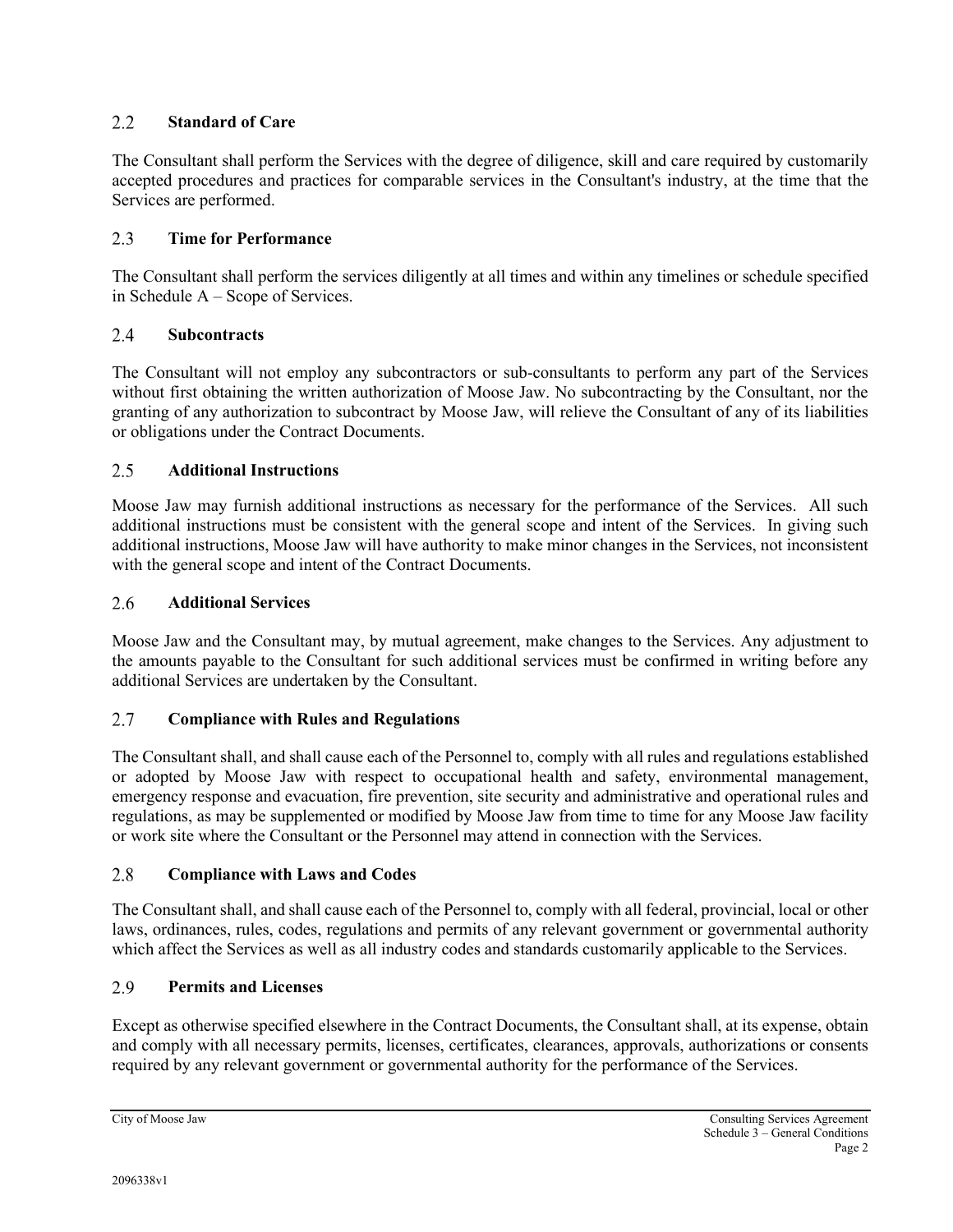#### 2.10 **Responsibility for Taxes**

All sales or use taxes applicable to the amounts charged by the Consultant under this Agreement shall be separately identified in all invoices delivered by the Consultant. The Consultant shall promptly pay when due and shall indemnify and save harmless Moose Jaw from all taxes, withholding taxes, duties, levies, contributions, assessments or other charges in relation to the Services or this Agreement that may be payable to any federal, provincial, local or other government authority in connection with the amounts paid by Moose Jaw to the Consultant under this Agreement.

#### 2.11 **Expenses**

Except where expressly provided otherwise in this Agreement, the Consultant shall be solely responsible for all supervision, certification, training and all other expenses relating to the employment of Personnel, and the cost of all items consumed by the Consultant in the course of providing the Services.

#### <span id="page-25-0"></span>2.12 **Documents**

All drawings, specifications, plans, studies, models, data, reports, specifications, surveys, calculations and any other documents, information and material (collectively, the "**Documents**"), collected, compiled, or produced during the performance of the Services shall be works for hire and shall upon their development be and become the property of Moose Jaw. Any copyright arising in respect of any of the Documents is hereby assigned to Moose Jaw, and the Consultant hereby waives any moral rights it may have in or related to the copyright in respect of any of the Documents.

#### 2.13 **Intellectual Property**

The Consultant shall ensure that neither the Services nor any of the Documents will constitute or result in any infringement or violation of any intellectual property right including, without limitation, any patent, copyright or industrial design protection or any law relating thereto. The Consultant shall indemnify and save harmless Moose Jaw from all claims, demands, actions, costs, expenses, judgements, losses or damages which may arise out of or result from the assertion by any person that the supply by the Consultant for use or other application by Moose Jaw of all or any portion of the Services or Documents furnished under this Agreement infringes any industrial or intellectual property rights, or law relating thereto.

### Article 3: **TERMINATION**

#### $3.1$ **Termination for Cause**

In addition to any other rights and remedies which it may have, Moose Jaw may terminate this Agreement if the Consultant:

- $(1)$ fails to comply with any of the terms or conditions of this Agreement including, without limitation, late performance of Services or performance of the Services in a manner which does not conform with this Agreement; or
- $(2)$ is adjudged bankrupt, becomes insolvent, makes an assignment for the benefit of creditors, institutes or becomes subject to proceedings under any laws for the relief of debtors, or if a receiver, monitor, trustee or liquidator is appointed over the Consultant's business.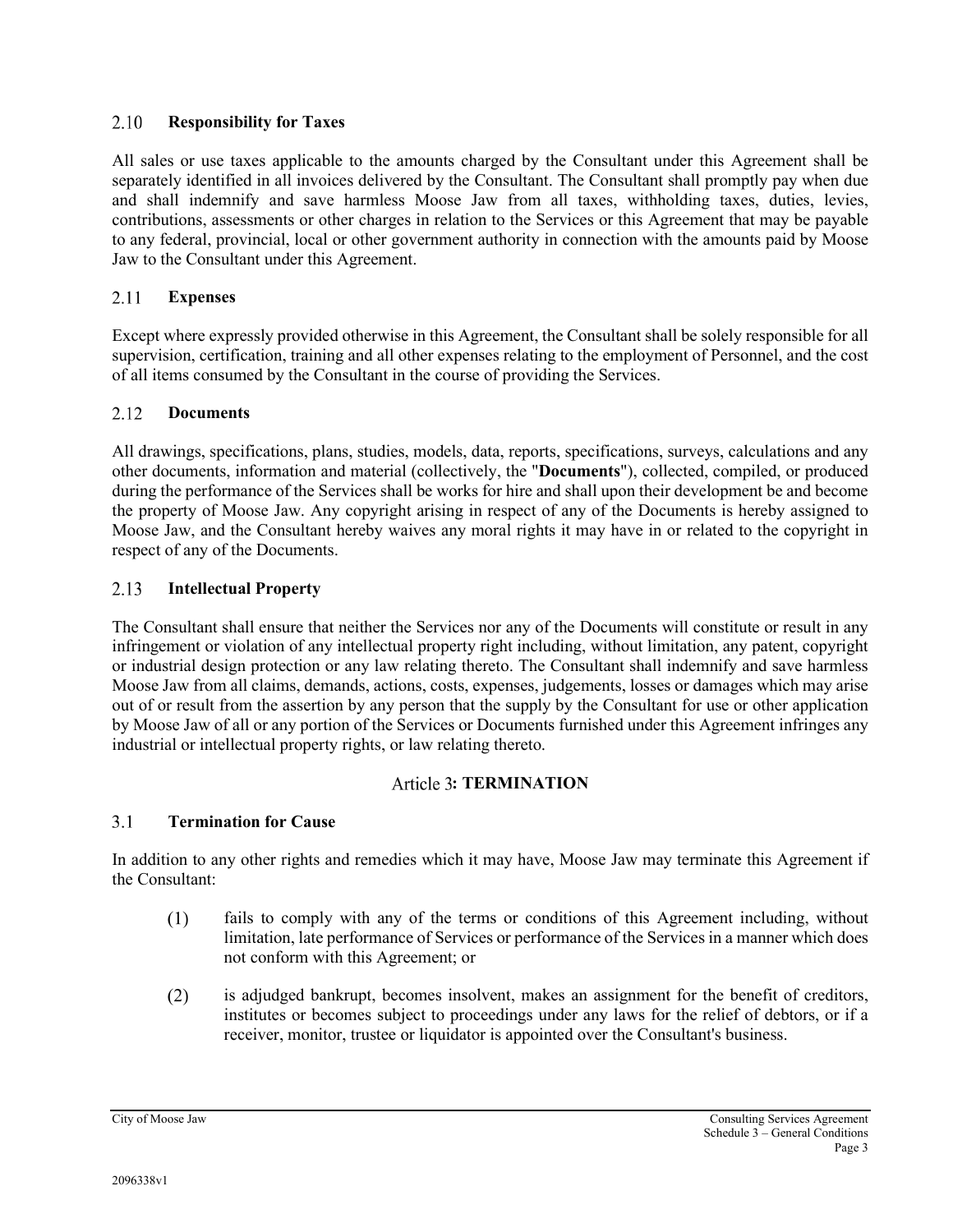#### $3.2$ **Termination Without Cause**

Moose Jaw may, at any time, terminate this Agreement without cause at its sole option by giving at least thirty (30) days written notice to the Consultant to that effect. Upon Moose Jaw giving such notice to the Consultant, the Consultant shall take all reasonable steps to wind-down the Services as soon as reasonably practical. Moose Jaw shall pay the Consultant for the Services completed prior to the effective date of termination, together with any actual direct costs resulting from such termination. Payment of such amounts will be the Consultant's exclusive remedy, and will constitute satisfaction of any and all liabilities of Moose Jaw, with respect to any such termination of this Agreement.

#### $3.3$ **Rights on Termination**

Upon termination of this Agreement and the engagement of the Consultant:

- $(1)$ the Consultant shall, within seven days of notice of the termination, deliver to Moose Jaw all components and items of its Services and the Documents, as they exist as of the date of termination; and
- $(2)$ all property, title and interest of the Consultant in the Services and Documents, as the same exists to the effective date of termination, shall immediately pass to and vest in Moose Jaw.

#### $3.4$ **Assessment Following Completion of Year One (2022)**

The Consultant acknowledges and agrees that Moose Jaw will be actively assessing the Consultant's performance of the Services and making internal determinations as to whether subsequent years of the Services will be required. Upon the completion of Year One (2022), Moose Jaw will assess the Consultant's performance of the Services and Moose Jaw reserves the right at any time to terminate this Agreement pursuant to Section 3.2 herein should Moose jaw, in its sole discretion, elect to not proceed with subsequent years of the Services.

### **: INDEMNIFICATION AND LIMITATION OF LIABILITY**

#### $4.1$ **Consultant Indemnity**

The Consultant shall indemnify and hold harmless the Owner Indemnified Parties from and against all liability, damages, losses, expenses or costs (including legal fees on a solicitor/client basis) suffered or incurred by Moose Jaw as a result of claims, demands, actions, causes of action, suits or proceedings, which may be made or brought or prosecuted against Owner Indemnified Parties or any of them by a third party, to the extent arising out of, resulting from or attributable to:

- $(1)$ the acts or omissions, including, without limitation, negligence, gross negligence, or willful, wanton or intentional misconduct of the Consultant or the Personnel in the performance of the Services; or
- $(2)$ a breach of this Agreement by the Consultant.

#### $4.2$ **Consequential Damages**

Notwithstanding any other provision of this Agreement, the Consultant shall not be liable to Moose Jaw in relation to this Agreement, whether due to breach of contract, tort, negligence, warranty, strict liability or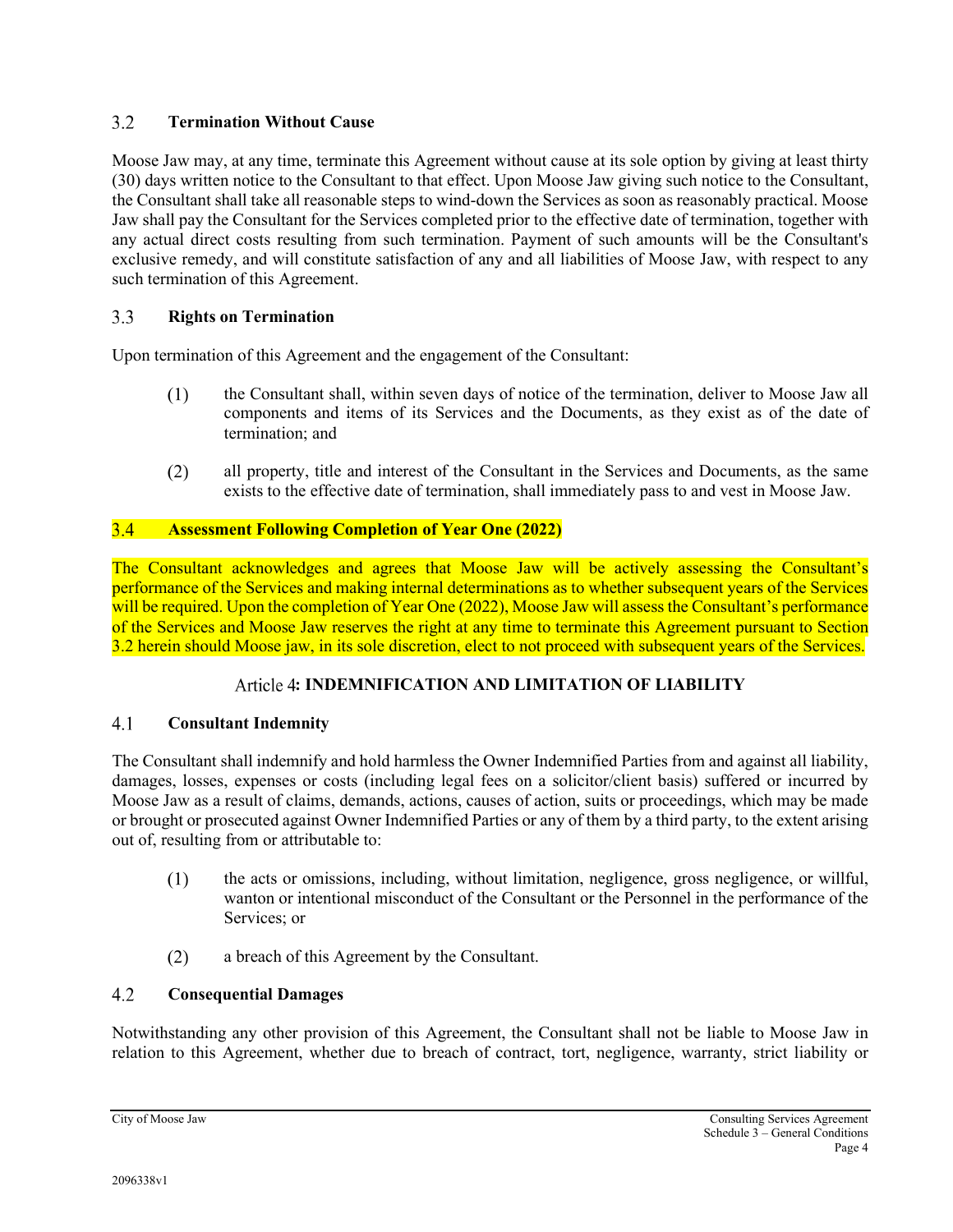otherwise, for consequential damages, including, without limitation, loss of profits, loss of revenue or loss of anticipated business suffered or incurred by Moose Jaw arising from the performance of Services.

### **: INSURANCE**

#### <span id="page-27-0"></span> $5<sub>1</sub>$ **Consultant's Insurance**

The Consultant shall, without limiting its obligations or liabilities herein, maintain and keep in force during the performance of the Services at its expense the following insurance with limits specified below:

- $(1)$ commercial general liability insurance with a combined single limit of \$5,000,000 per occurrence and in the aggregate, covering all operations by or on behalf of the Consultant against claims for personal injury (including bodily injury and death) and property damage;
- $(2)$ automobile liability insurance with a combined single limit of not less than \$2,000,000.00 for each occurrence of bodily injury (including passenger hazard), and property damage. Such insurance shall cover all owned, hired or non-owned motor vehicles;
- professional liability (errors and omissions) insurance with a limit of \$2,000,000 for each claim  $(3)$ and in the aggregate, covering losses arising from the performance of the Services; and
- $(4)$ any other insurance which the Consultant is required by law to provide.

#### 5.2 **Terms of Insurance**

The insurance obtained by the Consultant pursuant to Section [5.1](#page-27-0) shall be provided in accordance with the following terms and conditions:

- $(1)$ all insurance coverage specified in Section [5.1](#page-27-0) shall be in a form and with insurers acceptable to Moose Jaw, acting reasonably.
- $(2)$ the Consultant shall provide Moose Jaw with satisfactory proof of insurance coverage required by Section [5.1](#page-27-0) prior to commencing the Services. The Consultant will provide certified copies of actual insurance documents if requested by Moose Jaw.
- $(3)$ Moose Jaw shall be included as an additional insured for the Consultant's commercial general liability insurance for liability arising out of or in relation to the Services or the Consultant's work or operations performed under or incidental to this Agreement.

### **: GENERAL PROVISIONS**

#### $6.1$ **Rights and Remedies**

Except as otherwise expressly provided in this Agreement, the rights and remedies of the parties specified in this Agreement are cumulative and are not exclusive of any other rights or remedies which the parties would otherwise have.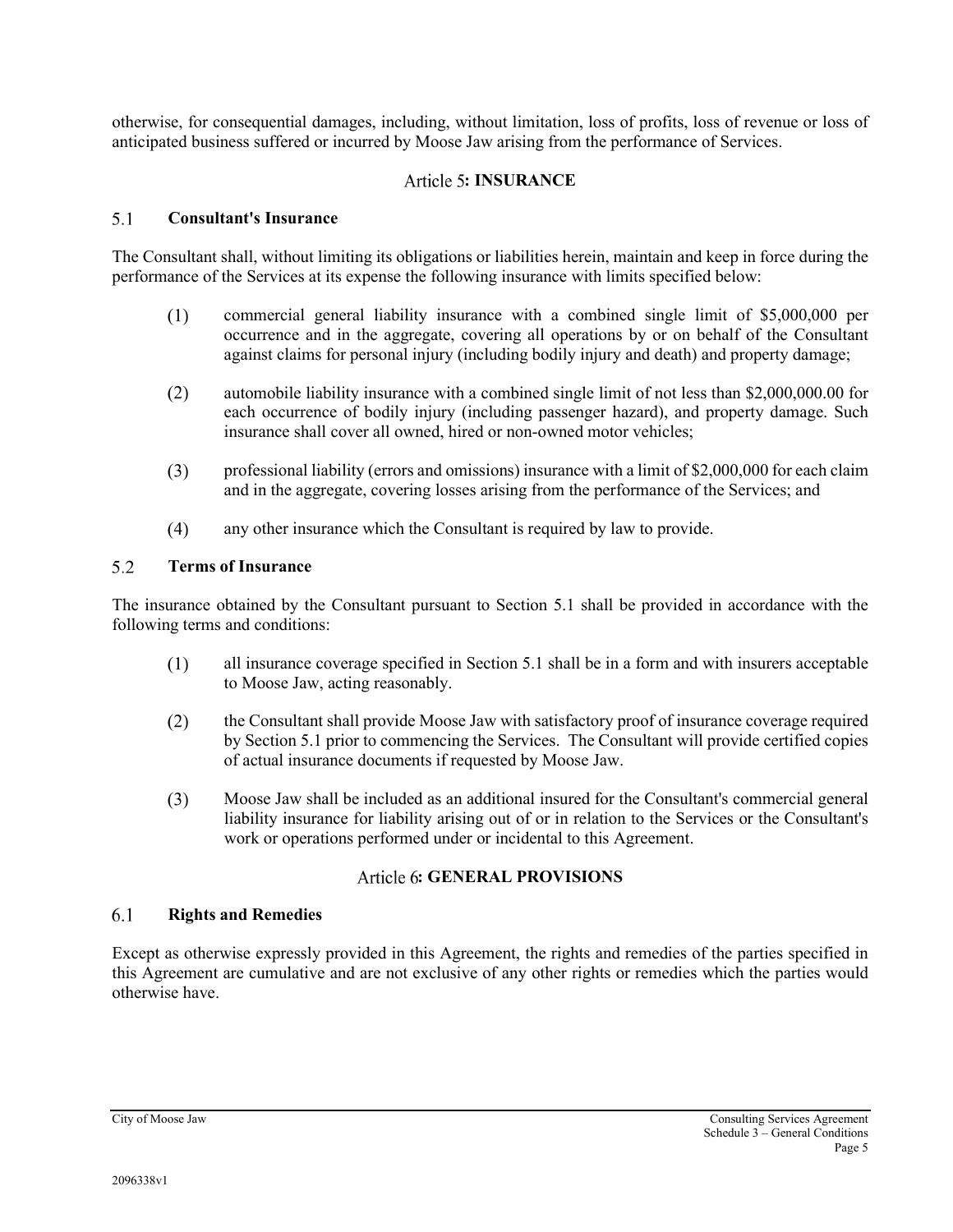#### 6.2 **Survival**

All provisions of this Agreement which expressly or by their nature survive the termination of this Agreement or the completion of the Services will continue in full force and effect after any termination of this Agreement or the completion of the Services.

#### 6.3 **Independent Contractor**

The Consultant shall be an independent contractor and not an agent or representative of Moose Jaw. Nothing contained in this Agreement shall create any contractual relationship between Moose Jaw and any subcontractor, nor an employment relationship between Moose Jaw and any of the Personnel.

#### 6.4 **Conflict of Interest**

The Consultant and the Personnel:

- shall conduct their duties related to this Agreement in good faith and with impartiality and if,  $(1)$ in the course of their duties, they exercise inspection or other discretionary authority over any party with whom a separate relationship between them and such party could bring their impartiality in relation to this contract into question, the Consultant must notify Moose Jaw as to the nature and extent of such relationship;
- $(2)$ shall not influence, seek to influence, or otherwise take part in a decision of Moose Jaw, knowing that the decision might further their private interests; and
- $(3)$ shall not accept any commission, discount, allowance, payment, gift, or other benefit that is connected, directly or indirectly, with the performance of their duties related to this Agreement or, that causes, or would appear to cause, a conflict of interest.

#### <span id="page-28-0"></span>6.5 **Confidentiality**

- In this Section, "**Confidential Information**" means: (i) the terms and conditions of this  $(1)$ Agreement; (ii) all knowledge and information concerning the technical, commercial, business, and public service operations of Moose Jaw; (iii) any third party proprietary information in the custody and control of Moose Jaw; or (iv) any personal information as defined in *The Local Authority Freedom of Information and Protection of Privacy Act* (Saskatchewan), any of which may be acquired by the Consultant in the course of the performance of the Services;
- $(2)$ The Consultant shall keep all Confidential Information strictly confidential. The Consultant shall not, without the prior written consent of Moose Jaw, divulge to any third party any of the Confidential Information, or make any commercial use whatsoever of the Confidential Information. The Consultant agrees that the Confidential Information shall be used solely for the Consultant's performance of the Services. The obligations of the Consultant under this Section [6.5](#page-28-0) shall survive completion of the performance of the Services or the termination of this Agreement, for a period of ten years.
- $(3)$ The Consultant further agrees that only those of its Personnel who have a need to receive Confidential Information for the performance of its obligations under this Agreement shall have access thereto and, in such event, the Consultant agrees and undertakes to cause the Personnel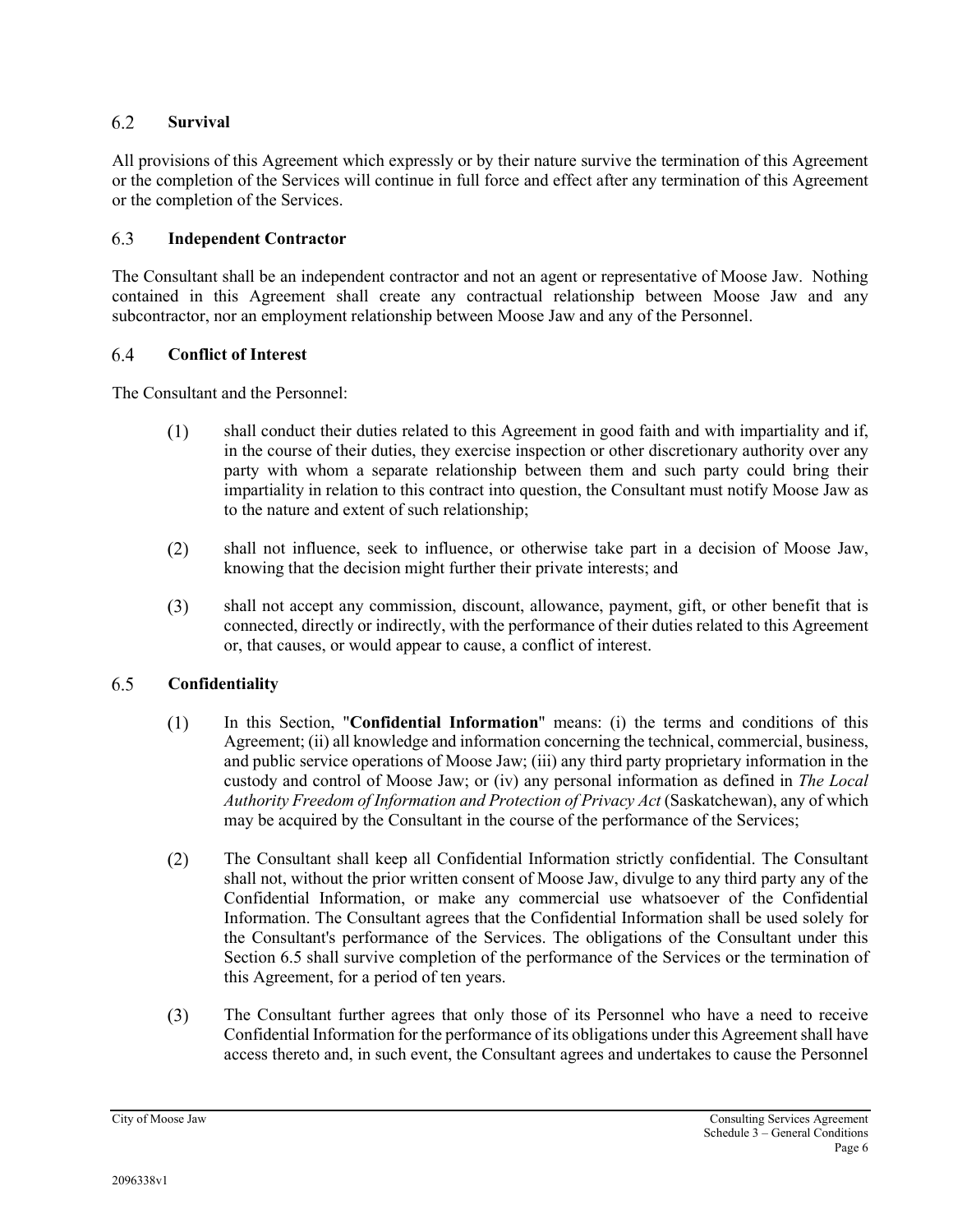to hold such Confidential Information so received under the obligations of confidentiality imposed by this Section.

 $(4)$ For greater certainty, the Consultant shall be responsible to Moose Jaw for any disclosure or use of the Confidential Information contrary to this Agreement by any of the Personnel or any other party to whom the Consultant has disclosed such Confidential Information.

#### 6.6 **Assignment**

This Agreement shall enure to the benefit of and be binding upon the parties and their respective successors and permitted assigns, as the case may be. The Consultant shall not assign this Agreement, or any part, benefit or interest in this Agreement, without the prior written consent of Moose Jaw.

#### 6.7 **Entire Agreement**

This Agreement constitutes the entire agreement between the parties in respect of its subject matter and supersedes all prior agreements, proposals or tender submissions, quotation requests, understandings, representations, warranties, promises, statements, negotiations, letters and documents in respect of its subject matter (if any) made or given prior to the date of this Agreement.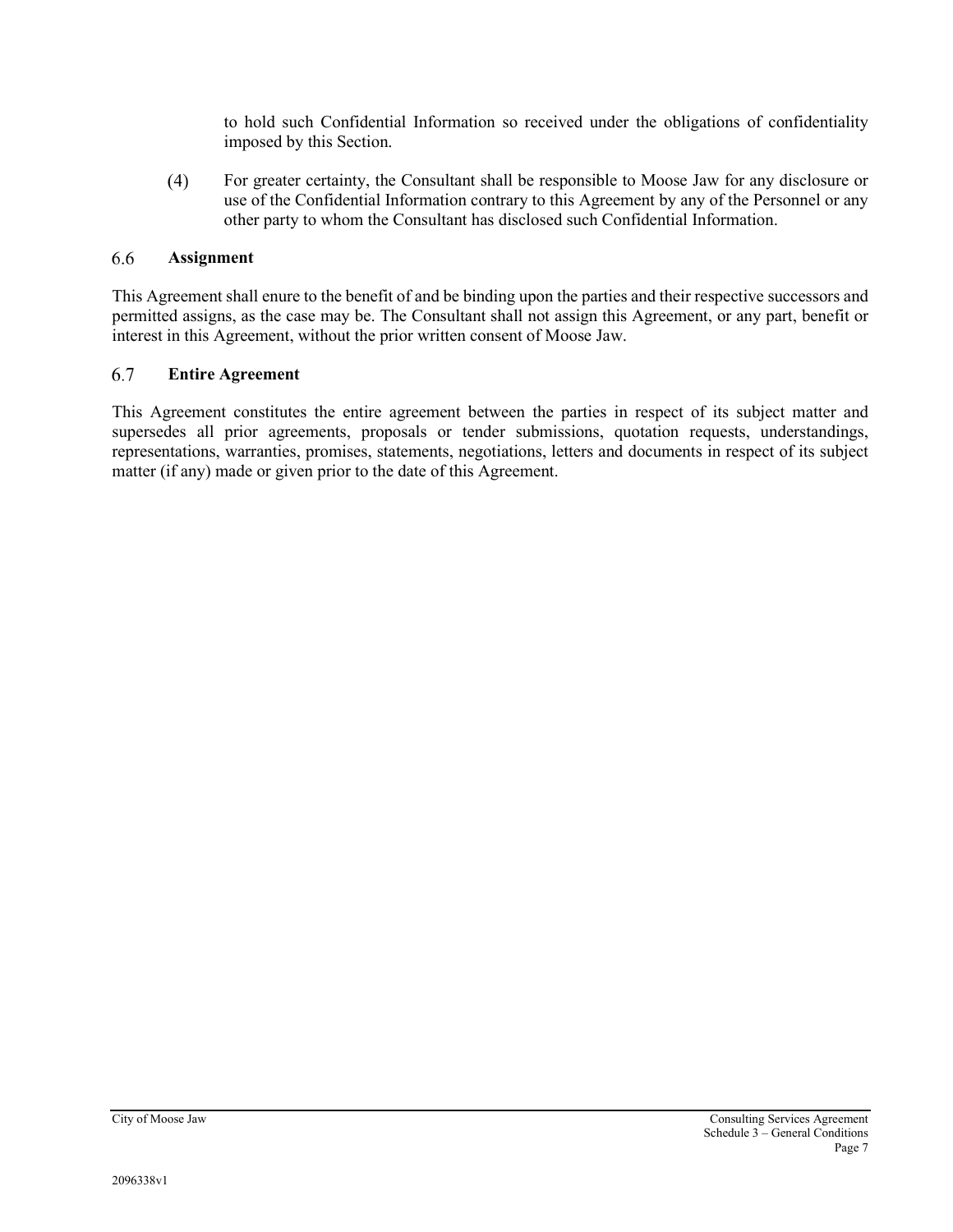<span id="page-30-0"></span>Slope Monitoring Program 2022-2023 May 3, 2022 City of Moose Jaw, Saskatchewan

# **Schedule "D" – Year One (2022) Risk Control Activities Summary**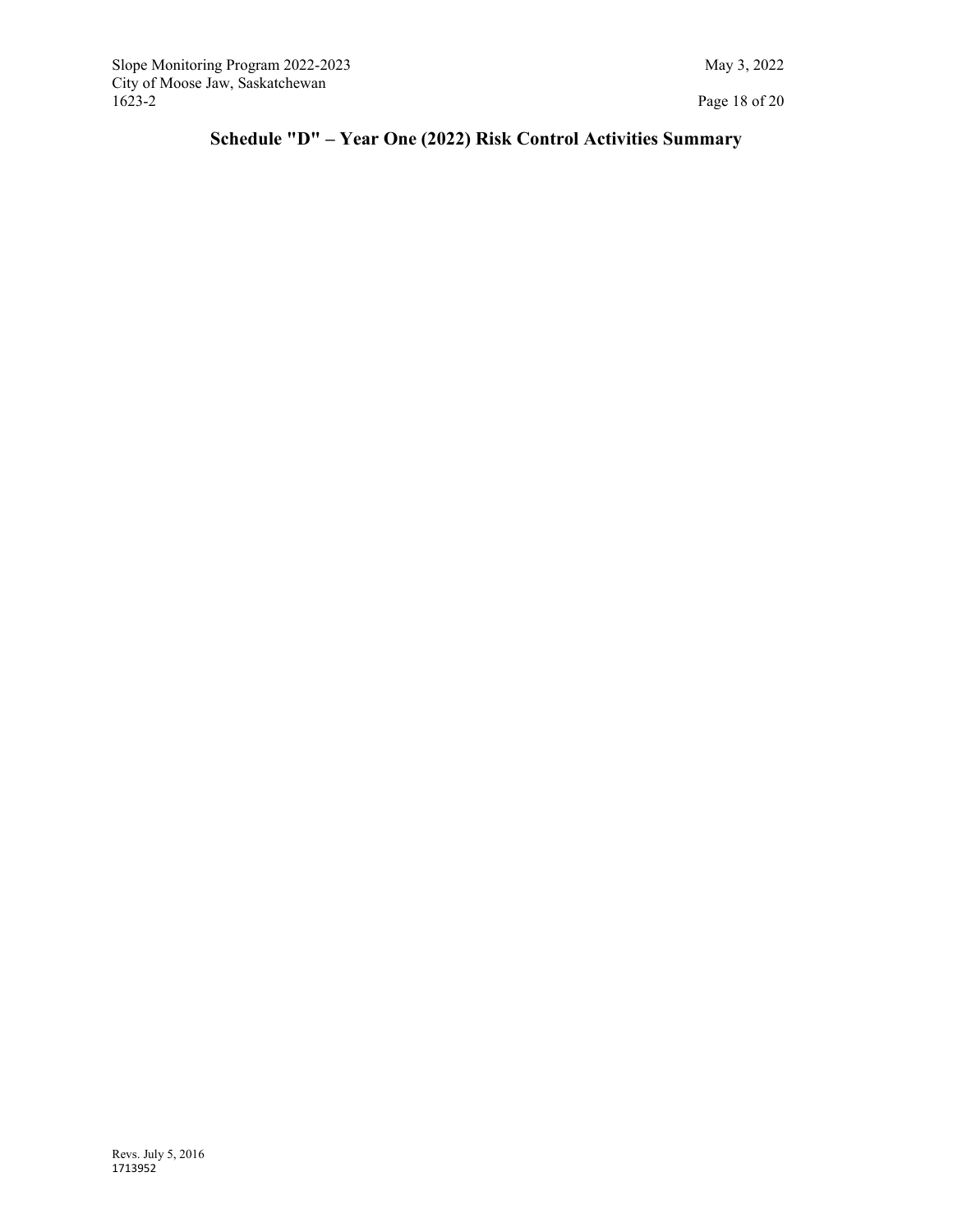|              |                        | 2022 Risk Control Activities   |                                                        |                                          |                                                  |                                     |
|--------------|------------------------|--------------------------------|--------------------------------------------------------|------------------------------------------|--------------------------------------------------|-------------------------------------|
| Site ID      | Risk Level             | Detailed Site<br>Investigation | Investigation with<br>Instrumentation<br>Detailed Site | Site Monitoring with<br>Survey Monuments | Site Monitoring with<br>Aerial Imagery<br>Review | Site Inspections and<br>Maintenance |
| <b>SM001</b> |                        |                                | $\ensuremath{\mathsf{v}}\xspace$                       | $\overline{\mathsf{v}}$                  |                                                  |                                     |
| <b>SM002</b> | High (High             |                                | $\ensuremath{\mathsf{V}}$                              | $\sqrt{ }$                               |                                                  |                                     |
| <b>SM003</b> | Priority)              | $\sqrt{ }$                     |                                                        |                                          |                                                  |                                     |
| <b>SM006</b> |                        |                                | V                                                      | $\ensuremath{\mathsf{V}}$                |                                                  |                                     |
|              | Subtotal:              | $\mathbbm{1}$                  | $\overline{3}$                                         | $\overline{3}$                           |                                                  |                                     |
| <b>SM004</b> |                        |                                |                                                        | $\mathsf{V}$                             |                                                  |                                     |
| <b>SE010</b> |                        |                                |                                                        | $\ensuremath{\mathsf{V}}$                |                                                  |                                     |
| <b>SE012</b> |                        |                                |                                                        | $\sqrt{ }$                               |                                                  |                                     |
| <b>SE013</b> | High (Non<br>Priority) |                                |                                                        | $\ensuremath{\mathsf{V}}$                |                                                  |                                     |
| <b>SE014</b> |                        |                                |                                                        | $\sqrt{ }$                               |                                                  |                                     |
| <b>SE015</b> |                        |                                |                                                        | $\mathsf{V}$                             |                                                  |                                     |
| <b>SE016</b> |                        |                                |                                                        | $\mathsf{V}$                             |                                                  |                                     |
|              | Subtotal:              |                                |                                                        | 8                                        |                                                  |                                     |
| <b>SE018</b> |                        |                                |                                                        |                                          | $\ensuremath{\mathsf{V}}$                        |                                     |
| <b>SE019</b> |                        |                                |                                                        |                                          | $\mathsf{V}$                                     |                                     |
| <b>SE021</b> |                        |                                |                                                        |                                          | $\sqrt{ }$                                       |                                     |
| <b>SE024</b> |                        |                                |                                                        |                                          |                                                  | $\sqrt{ }$                          |
| <b>SE028</b> |                        |                                |                                                        |                                          |                                                  | $\ensuremath{\mathsf{V}}$           |
| <b>SE030</b> |                        |                                |                                                        |                                          |                                                  | $\sqrt{ }$                          |
| <b>SM005</b> | Medium                 |                                |                                                        | $\ensuremath{\mathsf{V}}$                |                                                  |                                     |
| SM007        |                        |                                |                                                        | $\sqrt{ }$                               |                                                  |                                     |
| <b>SM008</b> |                        |                                |                                                        |                                          |                                                  | $\sqrt{ }$                          |
| SM014        |                        |                                |                                                        | $\ensuremath{\mathsf{V}}$                |                                                  |                                     |
| SM015        |                        |                                |                                                        | $\sqrt{ }$                               |                                                  |                                     |
| SM016        |                        |                                |                                                        |                                          | $\ensuremath{\mathsf{V}}$                        |                                     |
|              | Subtotal:              |                                |                                                        | $\overline{\mathcal{A}}$                 | $\overline{\mathcal{A}}$                         | $\overline{4}$                      |
| <b>SE001</b> |                        |                                |                                                        |                                          |                                                  |                                     |
| <b>SE002</b> |                        |                                |                                                        |                                          |                                                  |                                     |
| <b>SE003</b> |                        |                                |                                                        |                                          |                                                  |                                     |
| <b>SE004</b> |                        |                                |                                                        |                                          |                                                  |                                     |
| <b>SE005</b> |                        |                                |                                                        |                                          |                                                  |                                     |
| <b>SE006</b> |                        |                                |                                                        |                                          |                                                  | $\ensuremath{\mathsf{V}}$           |
| <b>SE007</b> |                        |                                |                                                        |                                          |                                                  |                                     |
| <b>SE008</b> |                        |                                |                                                        |                                          |                                                  |                                     |
| <b>SE009</b> |                        |                                |                                                        |                                          |                                                  | $\ensuremath{\mathsf{V}}$           |
| <b>SE011</b> |                        |                                |                                                        |                                          |                                                  |                                     |
| <b>SE017</b> |                        |                                |                                                        |                                          |                                                  |                                     |
| <b>SE020</b> | Low                    |                                |                                                        |                                          |                                                  |                                     |
| <b>SE022</b> |                        |                                |                                                        |                                          |                                                  |                                     |
| <b>SE023</b> |                        |                                |                                                        |                                          |                                                  |                                     |
| <b>SE025</b> |                        |                                |                                                        |                                          |                                                  |                                     |
| <b>SE026</b> |                        |                                |                                                        |                                          |                                                  |                                     |
| <b>SE027</b> |                        |                                |                                                        |                                          |                                                  |                                     |
| <b>SE029</b> |                        |                                |                                                        |                                          |                                                  |                                     |
| SM009        |                        |                                |                                                        |                                          |                                                  |                                     |
| <b>SM010</b> |                        |                                |                                                        |                                          |                                                  |                                     |
| <b>SM011</b> |                        |                                |                                                        |                                          |                                                  |                                     |
| SM012        |                        |                                |                                                        |                                          |                                                  |                                     |
| SM013        |                        |                                |                                                        |                                          |                                                  |                                     |
|              | Subtotal:              |                                |                                                        |                                          |                                                  | $\sqrt{2}$                          |
| GS001        | Very Low               |                                |                                                        |                                          |                                                  | $\ensuremath{\mathsf{V}}$           |
|              | Subtotal:              |                                |                                                        |                                          |                                                  | $\mathbf{1}$                        |
|              | <b>TOTAL:</b>          | 1                              | $\mathbf{3}$                                           | 15                                       | $\overline{\mathbf{4}}$                          | $\overline{7}$                      |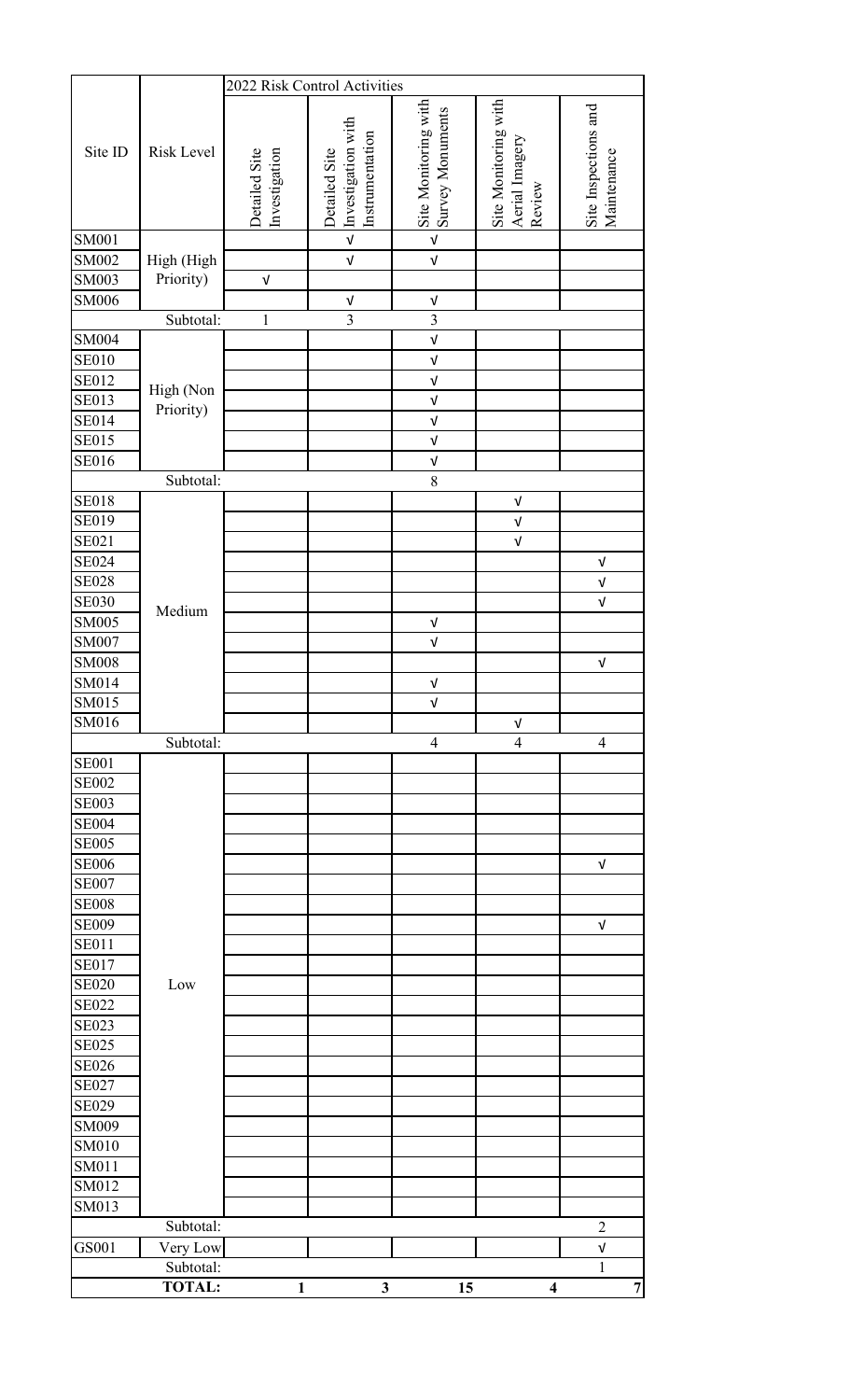# <span id="page-32-0"></span>**Schedule "E" – Year Two (2023) Risk Control Activities Summary**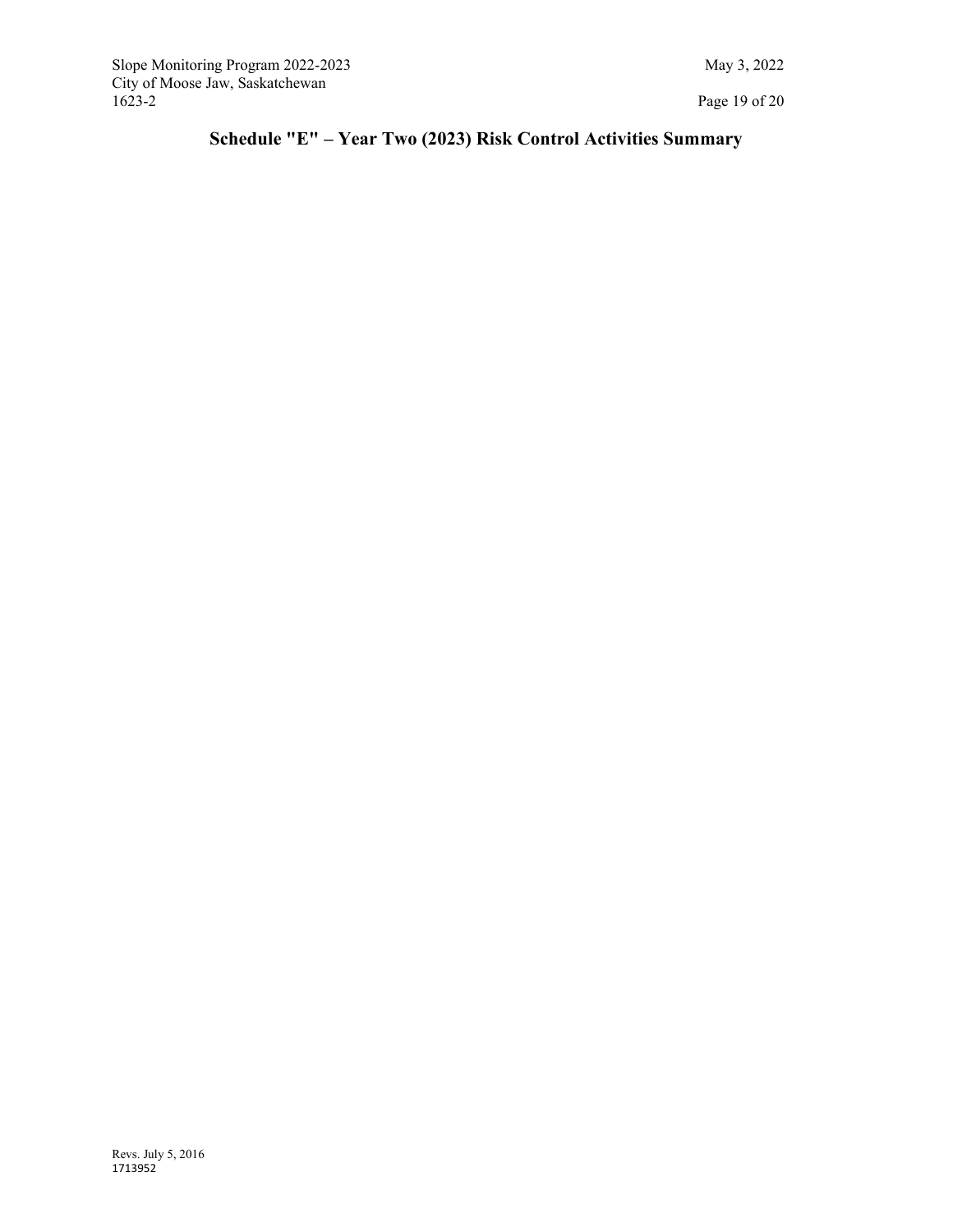|                         |               | 2023 Risk Control Activities   |                                                                      |                                                                     |                                                  |                                     |
|-------------------------|---------------|--------------------------------|----------------------------------------------------------------------|---------------------------------------------------------------------|--------------------------------------------------|-------------------------------------|
| Site ID<br><b>SM001</b> | Risk Level    | Detailed Site<br>Investigation | Site Monitoring with<br>Instrumentation<br>$\ensuremath{\mathsf{V}}$ | Site Monitoring with<br>Survey Monuments<br>$\overline{\mathsf{v}}$ | Site Monitoring with<br>Aerial Imagery<br>Review | Site Inspections and<br>Maintenance |
|                         |               |                                |                                                                      |                                                                     |                                                  |                                     |
| SM002                   | High (High    |                                | $\ensuremath{\mathsf{V}}$                                            | $\ensuremath{\mathsf{V}}$                                           |                                                  |                                     |
| <b>SM003</b>            | Priority)     |                                |                                                                      |                                                                     |                                                  |                                     |
| <b>SM006</b>            |               |                                | $\ensuremath{\mathsf{V}}$                                            | $\ensuremath{\mathsf{V}}$                                           |                                                  |                                     |
|                         | Subtotal:     |                                | $\overline{3}$                                                       | $\overline{3}$                                                      |                                                  |                                     |
| <b>SM004</b>            |               |                                |                                                                      | $\mathsf{V}$                                                        |                                                  |                                     |
| <b>SE010</b>            |               |                                |                                                                      | $\ensuremath{\mathsf{V}}$                                           |                                                  |                                     |
| <b>SE012</b>            | High (Non     |                                |                                                                      | $\sqrt{ }$                                                          |                                                  |                                     |
| <b>SE013</b>            | Priority)     |                                |                                                                      | $\sqrt{ }$                                                          |                                                  |                                     |
| <b>SE014</b>            |               |                                |                                                                      | $\mathsf{V}$                                                        |                                                  |                                     |
| <b>SE015</b>            |               |                                |                                                                      | $\sqrt{ }$                                                          |                                                  |                                     |
| <b>SE016</b>            |               |                                |                                                                      | $\sqrt{ }$                                                          |                                                  |                                     |
|                         | Subtotal:     |                                |                                                                      | 8                                                                   |                                                  |                                     |
| <b>SE018</b>            |               |                                |                                                                      |                                                                     | $\ensuremath{\mathsf{V}}$                        |                                     |
| <b>SE019</b>            |               |                                |                                                                      |                                                                     | $\mathsf{V}$                                     |                                     |
| SE021                   |               |                                |                                                                      |                                                                     | $\mathsf{V}$                                     |                                     |
| <b>SE024</b>            |               |                                |                                                                      |                                                                     |                                                  | $\ensuremath{\mathsf{V}}$           |
| <b>SE028</b>            |               |                                |                                                                      |                                                                     |                                                  | $\mathsf{V}$                        |
| <b>SE030</b>            |               |                                |                                                                      |                                                                     |                                                  | $\sqrt{ }$                          |
| <b>SM005</b>            | Medium        |                                |                                                                      | $\mathsf{V}$                                                        |                                                  |                                     |
| SM007                   |               |                                |                                                                      | $\sqrt{ }$                                                          |                                                  |                                     |
| <b>SM008</b>            |               |                                |                                                                      |                                                                     |                                                  | $\ensuremath{\mathsf{V}}$           |
| SM014                   |               |                                |                                                                      | $\ensuremath{\mathsf{V}}$                                           |                                                  |                                     |
| SM015                   |               |                                |                                                                      | $\sqrt{ }$                                                          |                                                  |                                     |
| SM016                   |               |                                |                                                                      |                                                                     | $\sqrt{ }$                                       |                                     |
|                         | Subtotal:     |                                |                                                                      | $\overline{\mathcal{A}}$                                            | $\overline{4}$                                   | $\overline{4}$                      |
| <b>SE001</b>            |               |                                |                                                                      |                                                                     | V                                                |                                     |
| <b>SE002</b>            |               |                                |                                                                      |                                                                     | $\sqrt{ }$                                       |                                     |
| <b>SE003</b>            |               |                                |                                                                      |                                                                     | $\sqrt{ }$                                       |                                     |
| <b>SE004</b>            |               |                                |                                                                      |                                                                     | $\ensuremath{\mathsf{V}}$                        |                                     |
| <b>SE005</b>            |               |                                |                                                                      |                                                                     | $\sqrt{ }$                                       |                                     |
| <b>SE006</b>            |               |                                |                                                                      |                                                                     |                                                  | $\sqrt{ }$                          |
| <b>SE007</b>            |               |                                |                                                                      |                                                                     | $\ensuremath{\mathsf{V}}$                        |                                     |
| <b>SE008</b>            |               |                                |                                                                      |                                                                     | $\sqrt{ }$                                       |                                     |
| <b>SE009</b>            |               |                                |                                                                      |                                                                     |                                                  | $\ensuremath{\mathsf{V}}$           |
| <b>SE011</b>            |               |                                |                                                                      |                                                                     |                                                  |                                     |
| <b>SE017</b>            |               |                                |                                                                      |                                                                     | $\sqrt{ }$                                       |                                     |
| <b>SE020</b>            | Low           |                                |                                                                      |                                                                     |                                                  |                                     |
| <b>SE022</b>            |               |                                |                                                                      |                                                                     | $\mathsf{V}$                                     |                                     |
| <b>SE023</b>            |               |                                |                                                                      |                                                                     |                                                  |                                     |
| <b>SE025</b>            |               |                                |                                                                      |                                                                     | $\sqrt{ }$                                       |                                     |
| <b>SE026</b>            |               |                                |                                                                      |                                                                     | $\ensuremath{\mathsf{V}}$                        |                                     |
| <b>SE027</b>            |               |                                |                                                                      |                                                                     | $\sqrt{ }$                                       |                                     |
| <b>SE029</b>            |               |                                |                                                                      |                                                                     | $\ensuremath{\mathsf{V}}$                        |                                     |
| <b>SM009</b>            |               |                                |                                                                      |                                                                     | V                                                |                                     |
| <b>SM010</b>            |               |                                |                                                                      |                                                                     | $\sqrt{ }$                                       |                                     |
| SM011                   |               |                                |                                                                      |                                                                     |                                                  |                                     |
| SM012                   |               |                                |                                                                      |                                                                     |                                                  |                                     |
| SM013                   |               |                                |                                                                      |                                                                     |                                                  |                                     |
|                         | Subtotal:     |                                |                                                                      |                                                                     | 15                                               | $\overline{2}$                      |
| GS001                   | Very Low      |                                |                                                                      |                                                                     |                                                  | $\ensuremath{\mathsf{V}}$           |
|                         | Subtotal:     |                                |                                                                      |                                                                     |                                                  | 1                                   |
|                         | <b>TOTAL:</b> | $\bf{0}$                       | $\mathbf{3}$                                                         | 15                                                                  | 19                                               | $\overline{7}$                      |